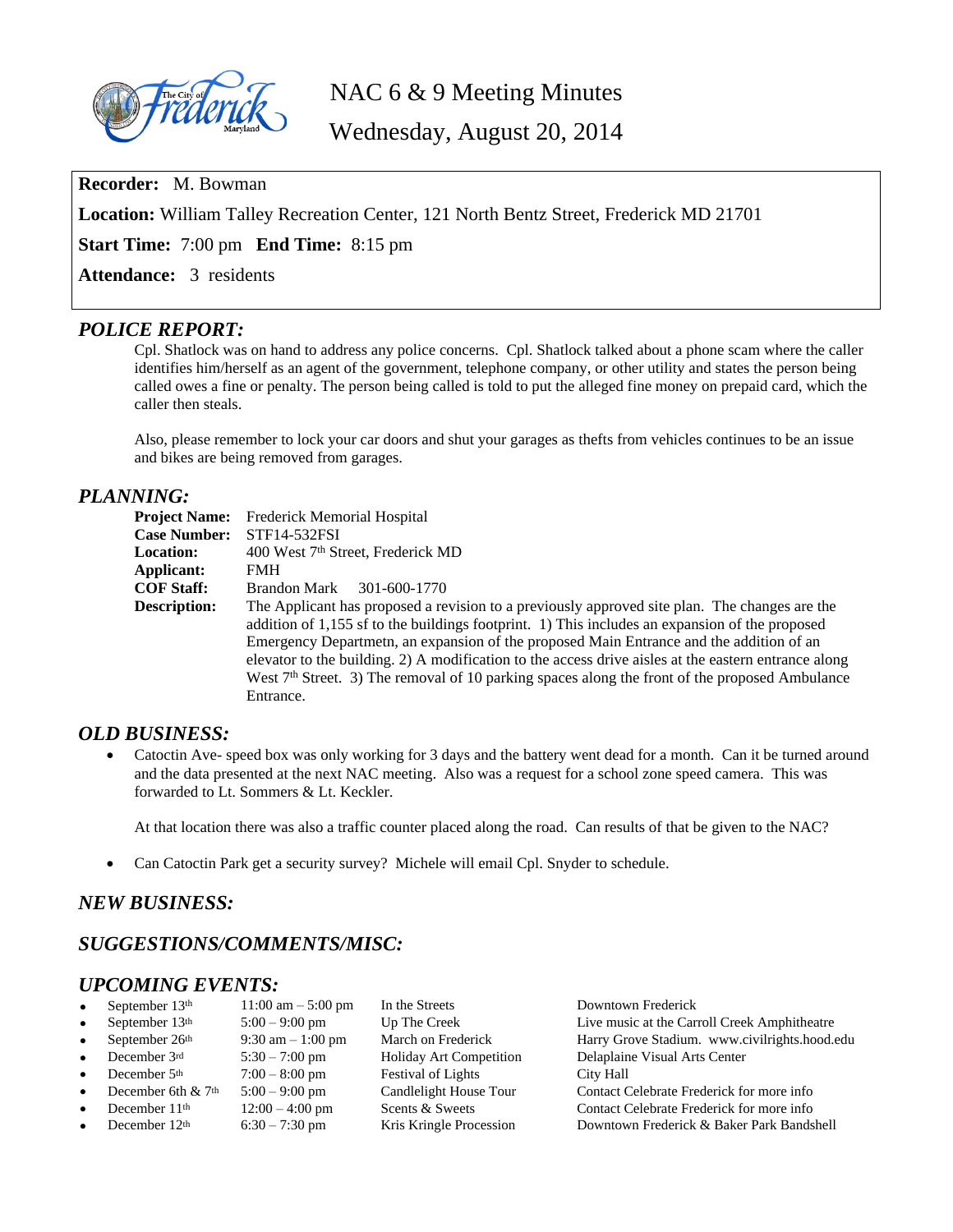# *NAC CONTACT INFORMATION:*

| Michele Bowman, Outreach Specialist                         | 301-600-209. |
|-------------------------------------------------------------|--------------|
| NAC 6 - Frederick Police Department                         |              |
| Sgt. Mike Lee                                               | 301-600-2097 |
| Cpl. Jon Shatlock                                           | 301-600-6253 |
| NAC 9 – Frederick Police Department                         |              |
| Sgt. Jay Brown                                              | 301-600-3914 |
| $C_{\rm m}$ L <sub>om</sub> H <sub>o</sub> ll <sub>om</sub> | 201,600,620  |

#### **NAC 6 & 9 Coordinators:**

### **NAC 6/9 MEETINGS – 7:00 pm Talley Rec. Center**

September 17<sup>th</sup> October 15<sup>th</sup> November 19th

**Emergency:** 911 **Non-Emergency:** 301-600-2100 **Anonymous Crime Tips** 301-600 TIPS (8477) – phone 240-674-TIPS (8477) - text [fpdcrimetip@frederickmdpolice.org](mailto:fpdcrimetip@frederickmdpolice.org)

**DEPARTMENT**

Michele Books 2001-600-2091 [mbowman@frederickmdpolice.](mailto:mbowman@frederickmdpolice.)org

7 mlee1@frederickmdpolice.org<br>3 jshatlock@frederickmdpolice.org jshatlock@frederickmdpolice.org

4 jbrown@frederickmdpolice.org Cpl. Jon Hollar 301-600-6388 jhollar@frederickmdpolice.org

Rachel Kavanagh (6) [Rachel.kavanagh@gmail.com](mailto:Rachel.kavanagh@gmail.com) Erica Panjehshahi (6) [panjehshahi2@gmail.com](mailto:panjehshahi2@gmail.com) Jean O'Connor (9) magnumm2@verizon.net Peter Brehm (9) pbrehm@comcast.net Peter Brehm (9) pbrehm@comcast.net

### **FREDERICK POLICE**  FACEBOOK

Please "like" the following

Frederick Police Department Neighborhood Advisory Council

City of Frederick DPW

### **FPD STATISTICS - NAC 6**

| <b>CALL TYPE</b>              |      | Jan              | Feb             | Mar             | Apr                     | May             | June             | July             | Aug             | <b>Sept</b>      | Oct             | <b>Nov</b>       | <b>Dec</b>       |
|-------------------------------|------|------------------|-----------------|-----------------|-------------------------|-----------------|------------------|------------------|-----------------|------------------|-----------------|------------------|------------------|
| <b>Calls For Service</b>      | 2011 | 413              | 426             | 425             | 466                     | 308             | 330              | 444              | 540             | 527              | 492             | 443              | 493              |
|                               | 2012 | 391              | 499             | 504             | 477                     | 521             | 433              | 464              | 510             | 399              | 628             | 475              | 492              |
|                               | 2013 | 493              | 394             | 491             | 444                     | 382             | 536              | 528              | 560             | 562              | 715             | 582              | 521              |
|                               | 2014 | 552              | 593             | 711             | 632                     | 713             | 683              | 736              |                 |                  |                 |                  |                  |
| Patrol Checks (proactive)     | 2011 | 62               | 70              | 68              | 67                      | $\overline{34}$ | 19               | 48               | 51              | 79               | 67              | 38               | 87               |
|                               | 2012 | 53               | 34              | 61              | 51                      | 59              | 46               | 83               | 80              | 75               | 70              | 98               | 76               |
|                               | 2013 | 87               | 66              | 86              | 72                      | 45              | 90               | 57               | 87              | 105              | 150             | 134              | 99               |
|                               | 2014 | 130              | 91              | 115             | 118                     | 144             | 177              | 158              |                 |                  |                 |                  |                  |
| Traffic Stops (proactive)     | 2011 | 68               | $\overline{69}$ | $\overline{65}$ | 49                      | $\overline{40}$ | $\overline{31}$  | $\overline{58}$  | $\overline{70}$ | $\overline{58}$  | 48              | $\overline{67}$  | 64               |
|                               | 2012 | 43               | 105             | 69              | 70                      | 47              | 45               | 48               | 38              | 36               | 103             | 74               | 84               |
|                               | 2013 | 58               | 40              | 64              | 32                      | 98              | 38               | 40               | 29              | 36               | 75              | 52               | 49               |
|                               | 2014 | 74               | 79              | 97              | 55                      | 79              | 55               | 63               |                 |                  |                 |                  |                  |
| <b>Calls Minus Above</b>      | 2011 | 283              | 287             | 292             | 350                     | 234             | 280              | 338              | 419             | 290              | 377             | 338              | 342              |
| (proactive)                   | 2012 | 348              | 394             | 374             | 356                     | 415             | 342              | 333              | 392             | 288              | 455             | 303              | 332              |
|                               | 2013 | 348              | 288             | 341             | 340                     | 239             | 408              | 431              | 444             | 421              | 490             | 396              | 373              |
|                               | 2014 | 348              | 423             | 499             | 459                     | 490             | 451              | 515              |                 |                  |                 |                  |                  |
| <b>Average Calls Per Day</b>  | 2011 | 9                | 10              | 10              | 12                      | 8               | $\overline{9}$   | 11               | $\overline{14}$ | $\overline{13}$  | $\overline{13}$ | $\overline{11}$  | 11               |
|                               | 2012 | 10               | 12              | 12              | 12                      | 13              | 11               | 11               | 13              | $\boldsymbol{9}$ | 15              | 10               | 11               |
|                               | 2013 | 11               | 9               | 11              | 11                      | 8               | 13               | 14               | 14              | 14               | 16              | 13               | 12               |
|                               | 2014 | 11               | 14              | 16              | 15                      | 16              | 15               | 17               |                 |                  |                 |                  |                  |
| 911                           | 2011 | $\overline{32}$  | 48              | $\overline{35}$ | $\overline{32}$         | 41              | $\overline{32}$  | $\overline{33}$  | 45              | 32               | 43              | 41               | 45               |
|                               | 2012 | 36               | 39              | 46              | 39                      | 56              | 27               | 38               | 41              | 33               | 52              | 33               | 39               |
|                               | 2013 | 31               | 31              | 46              | 31                      | 27              | 37               | 51               | 41              | 38               | 37              | 38               | 31               |
|                               | 2014 | 30               | 59              | 66              | 51                      | 51              | 50               | 77               |                 |                  |                 |                  |                  |
| Misc. (funerals, Noise, etc.) | 2011 | $\overline{58}$  | $\overline{61}$ | $\overline{52}$ | $\overline{77}$         | $\overline{41}$ | $\overline{50}$  | $\overline{50}$  | $\overline{70}$ | $\overline{76}$  | 71              | 63               | $\overline{55}$  |
|                               | 2012 | 44               | 45              | 31              | 40                      | 41              | 40               | 29               | 39              | 18               | 36              | 34               | 41               |
|                               | 2013 | 43               | 27              | 47              | 33                      | 31              | 45               | 43               | 65              | 52               | 49              | 48               | 47               |
|                               | 2014 | 36               | 46              | 49              | 68                      | 71              | 58               | 66               |                 |                  |                 |                  |                  |
| Accident, Personal Injury     | 2011 | $\overline{4}$   | $\overline{0}$  | $\mathbf{1}$    | $\overline{\mathbf{3}}$ | $\mathbf{1}$    | $\mathbf{1}$     | 7                | 3               | $\mathbf{0}$     | 3               | 1                | 1                |
|                               | 2012 | 3                | $\overline{c}$  | $\overline{0}$  | $\overline{0}$          | 1               | $\boldsymbol{0}$ | $\overline{0}$   | 3               | 1                | $\overline{c}$  | $\mathbf{1}$     | $\mathbf{1}$     |
|                               | 2013 | $\overline{c}$   | $\mathbf{1}$    | $\overline{c}$  | $\overline{c}$          | $\overline{0}$  | $\mathbf{1}$     | $\overline{c}$   | $\overline{2}$  | $\overline{c}$   | $\overline{4}$  | 3                | $\mathbf{1}$     |
|                               | 2014 | 1                | 1               | 1               | 3                       | $\mathbf{0}$    | 3                | $\overline{0}$   |                 |                  |                 |                  |                  |
| Accident, Property Damage     | 2011 | 10               | 6               | 6               | $\overline{9}$          | 3               | $\overline{4}$   | $\boldsymbol{0}$ | 8               | 15               | 11              | 9                | 6                |
|                               | 2012 | 5                | 7               | 15              | 11                      | 7               | 3                | 5                | 11              | 8                | 9               | 5                | 6                |
|                               | 2013 | $\overline{7}$   | $\overline{7}$  | 8               | 9                       | 5               | 8                | 3                | 12              | 6                | 10              | 13               | 6                |
|                               | 2014 | 8                | 10              | 6               | 5                       | 5               | $\overline{4}$   | $\overline{4}$   |                 |                  |                 |                  |                  |
| Accident, Vehicle             | 2011 | $\overline{18}$  | $\overline{11}$ | 13              | 16                      | 6               | 10               | 11               | 16              | $\overline{20}$  | 18              | 21               | 11               |
|                               | 2012 | 12               | 22              | 30              | 19                      | 19              | 10               | 16               | 25              | 16               | 24              | 10               | 15               |
|                               | 2013 | 17               | 15              | 16              | 25                      | 9               | 22               | 15               | 27              | 18               | 23              | 29               | 20               |
|                               | 2014 | 18               | 27              | 24              | 22                      | 11              | 23               | 20               |                 |                  |                 |                  |                  |
| <b>Alcohol Complaint</b>      | 2011 | $\overline{0}$   | $\overline{0}$  | $\overline{0}$  | $\overline{0}$          | $\mathbf{0}$    | $\mathbf{1}$     | $\mathbf{0}$     | $\mathbf{1}$    | $\mathbf{0}$     | $\overline{0}$  | $\overline{4}$   | $\mathbf{0}$     |
|                               | 2012 | $\mathbf{0}$     | $\mathbf{0}$    | $\overline{0}$  | $\mathbf{0}$            | $\mathbf{0}$    | $\mathbf{0}$     | $\overline{0}$   | $\mathbf{0}$    | $\mathbf{0}$     | $\mathbf{0}$    | $\mathbf{0}$     | $\boldsymbol{0}$ |
|                               | 2013 | $\overline{0}$   | $\overline{0}$  | $\mathbf{0}$    | $\overline{0}$          | $\mathbf{0}$    | $\boldsymbol{0}$ | $\overline{0}$   | $\Omega$        | $\Omega$         | $\Omega$        | $\mathbf{0}$     | $\overline{0}$   |
|                               | 2014 | $\Omega$         | 1               | $\overline{0}$  | 1                       | $\theta$        | $\overline{0}$   | $\overline{0}$   |                 |                  |                 |                  |                  |
| Assault                       | 2011 | $\boldsymbol{0}$ | $\mathbf{1}$    | $\overline{7}$  | $\overline{2}$          | $\overline{2}$  | 6                | $\overline{5}$   | $\overline{2}$  | $\overline{2}$   | 5               | $\boldsymbol{0}$ | $\overline{1}$   |
|                               | 2012 | $\overline{c}$   | 1               | 6               | $\overline{4}$          | $\overline{c}$  | $\overline{4}$   | 3                | 6               | $\mathbf{2}$     | 1               | $\overline{4}$   | 3                |
|                               | 2013 | 5                | $\overline{0}$  | 3               | $\overline{4}$          | $\overline{4}$  | 3                | 7                | 3               | $\mathbf{1}$     | 5               | $\overline{4}$   | $\mathbf{1}$     |
|                               | 2014 | $\overline{0}$   | $\overline{4}$  | 3               | 1                       | 3               | 3                | $\overline{4}$   |                 |                  |                 |                  |                  |
| Burglary, B&E In Progress     | 2011 | $\Omega$         | $\overline{0}$  | $\overline{0}$  | $\theta$                | $\theta$        | $\overline{0}$   | $\theta$         | $\Omega$        | $\overline{0}$   | $\Omega$        | $\mathbf{0}$     | $\overline{0}$   |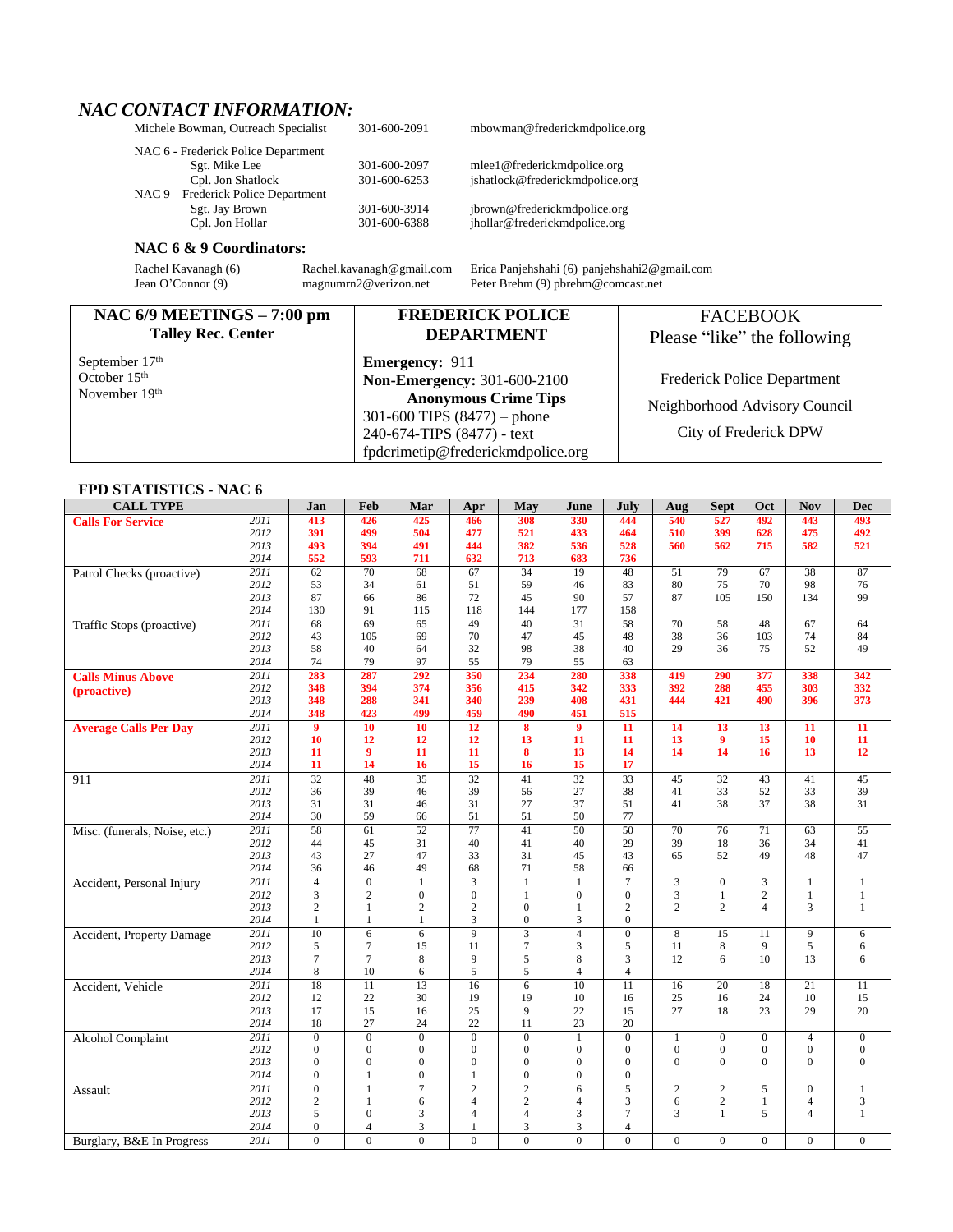|                                            | 2012<br>2013<br>2014 | $\overline{0}$<br>$\boldsymbol{0}$<br>$\overline{0}$ | $\boldsymbol{0}$<br>$\boldsymbol{0}$<br>$\boldsymbol{0}$ | $\mathbf{0}$<br>$\mathbf{1}$<br>$\boldsymbol{2}$     | $\boldsymbol{0}$<br>$\boldsymbol{0}$<br>$\boldsymbol{0}$ | $\boldsymbol{0}$<br>$\mathbf{0}$<br>$\boldsymbol{0}$ | $\mathbf{1}$<br>$\boldsymbol{0}$<br>$\boldsymbol{0}$ | $\boldsymbol{0}$<br>$\boldsymbol{0}$<br>$\boldsymbol{0}$ | $\mathbf{1}$<br>$\boldsymbol{0}$     | $\boldsymbol{0}$<br>$\overline{0}$   | $\mathbf{1}$<br>$\mathbf{0}$              | 1<br>$\mathbf{0}$                              | $\mathbf{1}$<br>$\boldsymbol{0}$      |
|--------------------------------------------|----------------------|------------------------------------------------------|----------------------------------------------------------|------------------------------------------------------|----------------------------------------------------------|------------------------------------------------------|------------------------------------------------------|----------------------------------------------------------|--------------------------------------|--------------------------------------|-------------------------------------------|------------------------------------------------|---------------------------------------|
| <b>Burglary</b> , Commercial               | 2011<br>2012         | $\overline{0}$<br>$\overline{0}$                     | $\boldsymbol{0}$<br>$\boldsymbol{0}$                     | $\overline{0}$<br>$\overline{0}$                     | $\overline{0}$<br>$\overline{0}$                         | $\overline{0}$<br>1                                  | $\boldsymbol{0}$<br>$\sqrt{2}$                       | $\boldsymbol{0}$<br>$\boldsymbol{0}$                     | $\mathbf{1}$<br>$\boldsymbol{0}$     | $\boldsymbol{0}$<br>$\mathbf{0}$     | $\boldsymbol{0}$<br>$\mathbf{1}$          | $\mathbf{0}$<br>$\sqrt{2}$                     | $\boldsymbol{0}$<br>$\boldsymbol{0}$  |
|                                            | 2013<br>2014         | $\boldsymbol{0}$<br>$\overline{0}$                   | $\boldsymbol{0}$<br>$\boldsymbol{0}$                     | $\boldsymbol{0}$<br>$\boldsymbol{0}$                 | $\mathbf{0}$<br>$\boldsymbol{0}$                         | $\mathbf{0}$<br>$\boldsymbol{0}$                     | $\boldsymbol{0}$<br>$\boldsymbol{0}$                 | 2<br>$\overline{0}$                                      | $\mathbf{1}$                         | $\overline{0}$                       | $\overline{0}$                            | 1                                              | $\boldsymbol{0}$                      |
| <b>Burglary</b> , Residential              | 2011<br>2012<br>2013 | $\overline{0}$<br>$\overline{0}$<br>$\mathfrak{2}$   | $\overline{0}$<br>3<br>$\boldsymbol{0}$                  | $\mathbf{1}$<br>$\boldsymbol{2}$<br>$\boldsymbol{2}$ | 1<br>$\boldsymbol{0}$<br>3                               | $\overline{2}$<br>$\mathbf{0}$<br>$\overline{c}$     | $\overline{\mathbf{3}}$<br>$\sqrt{2}$<br>3           | $\boldsymbol{0}$<br>$\boldsymbol{0}$<br>0                | $\overline{4}$<br>3<br>1             | $\boldsymbol{0}$<br>5<br>1           | $\boldsymbol{2}$<br>$\boldsymbol{0}$<br>3 | $\overline{2}$<br>$\mathbf{1}$<br>$\mathbf{1}$ | $\boldsymbol{0}$<br>1<br>$\mathbf{0}$ |
|                                            | 2014                 | $\mathbf{1}$                                         | $\boldsymbol{0}$                                         | $\mathbf{0}$                                         | $\mathbf{1}$                                             | $\boldsymbol{0}$                                     | $\mathbf{1}$                                         | $\mathbf{1}$                                             |                                      |                                      |                                           |                                                |                                       |
| Destruction of Property /<br>Vandalism     | 2011<br>2012         | 6<br>$\mathfrak{2}$                                  | $\overline{2}$<br>$\sqrt{2}$                             | $\mathbf{1}$<br>6                                    | $\overline{3}$<br>10                                     | $\overline{0}$<br>$\overline{4}$                     | $\overline{4}$<br>$\boldsymbol{0}$                   | 11<br>$\mathfrak{2}$                                     | $\mathbf{1}$<br>$\overline{4}$       | 6<br>6                               | 3<br>$\tau$                               | 9<br>$\tau$                                    | $\,8\,$<br>1                          |
|                                            | 2013<br>2014         | $\sqrt{2}$<br>3                                      | $\mathbf{1}$<br>$\overline{2}$                           | 3<br>$\overline{c}$                                  | 3<br>$\sqrt{2}$                                          | 1<br>5                                               | $\overline{4}$<br>$\sqrt{5}$                         | 3<br>3                                                   | 3                                    | $\overline{4}$                       | 6                                         | $\overline{c}$                                 | 3                                     |
| <b>Discharging Firearm</b>                 | 2011                 | $\overline{0}$                                       | $\overline{0}$                                           | $\overline{0}$                                       | $\overline{0}$                                           | $\overline{0}$                                       | $\overline{0}$                                       | $\overline{0}$                                           | $\mathbf{1}$                         | 1                                    | $\mathbf{0}$                              | $\boldsymbol{0}$                               | $\mathbf{1}$                          |
|                                            | 2012<br>2013         | $\mathbf{0}$<br>$\mathbf{1}$                         | $\boldsymbol{0}$<br>$\sqrt{2}$                           | $\mathbf{0}$<br>1                                    | $\mathbf{0}$<br>$\overline{0}$                           | 1<br>1                                               | $\boldsymbol{0}$<br>1                                | 0<br>$\mathbf{1}$                                        | $\boldsymbol{0}$<br>$\mathbf{1}$     | $\mathbf{1}$<br>$\overline{c}$       | $\mathbf{0}$<br>$\overline{0}$            | $\boldsymbol{0}$<br>$\mathbf{0}$               | $\boldsymbol{0}$<br>$\boldsymbol{0}$  |
|                                            | 2014                 | $\overline{0}$                                       | $\boldsymbol{0}$                                         | 1                                                    | 1                                                        | $\boldsymbol{0}$                                     | $\boldsymbol{0}$                                     | $\boldsymbol{0}$                                         |                                      |                                      |                                           |                                                |                                       |
| Disorderly Conduct/<br>Disturbance / Fight | 2011<br>2012         | 3<br>$\mathbf{1}$                                    | $\boldsymbol{0}$<br>$\mathbf{1}$                         | $\mathbf{1}$<br>$\mathbf{1}$                         | $\boldsymbol{0}$<br>$\mathbf{2}$                         | $\overline{c}$<br>$\boldsymbol{0}$                   | $\mathbf{0}$<br>$\mathfrak{2}$                       | $\overline{c}$<br>$\overline{c}$                         | $\mathfrak{Z}$<br>$\boldsymbol{0}$   | $\sqrt{2}$<br>$\boldsymbol{0}$       | $\sqrt{2}$<br>3                           | $\mathbf{1}$<br>$\overline{c}$                 | $\sqrt{2}$<br>3                       |
|                                            | 2013<br>2014         | 5<br>$\overline{4}$                                  | $\mathbf{2}$<br>$\overline{4}$                           | $\boldsymbol{0}$<br>$\overline{4}$                   | $\mathfrak{2}$<br>1                                      | $\mathbf{1}$<br>3                                    | $\overline{4}$<br>3                                  | 4<br>1                                                   | $\mathfrak{2}$                       | $\overline{c}$                       | $\overline{c}$                            | $\mathbf{0}$                                   | $\boldsymbol{0}$                      |
| Domestic Assault/Dispute                   | 2011                 | $\mathbf{1}$                                         | $\mathbf{1}$                                             | $\boldsymbol{0}$                                     | $\overline{0}$                                           | 1                                                    | $\overline{0}$                                       | $\mathbf{1}$                                             | $\sqrt{2}$                           | $\boldsymbol{0}$                     | 2                                         | 1                                              | $\mathbf{1}$                          |
|                                            | 2012<br>2013         | 1<br>$\overline{0}$                                  | $\boldsymbol{0}$<br>$\overline{0}$                       | $\mathbf{1}$<br>1                                    | $\mathbf{1}$<br>$\overline{0}$                           | 3<br>$\overline{0}$                                  | $\mathfrak{Z}$<br>1                                  | $\boldsymbol{0}$<br>1                                    | $\mathbf{1}$<br>$\mathbf{1}$         | $\overline{4}$<br>$\theta$           | $\mathbf{1}$<br>$\mathbf{1}$              | $\boldsymbol{0}$<br>$\mathbf{0}$               | $\mathbf{1}$<br>$\mathbf{1}$          |
|                                            | 2014                 | 1                                                    | $\mathbf{1}$                                             | 1                                                    | 1                                                        | $\overline{c}$                                       | $\mathbf{1}$                                         | $\boldsymbol{0}$                                         |                                      |                                      |                                           |                                                |                                       |
| Drug Complaint                             | 2011<br>2012         | $\overline{0}$<br>$\boldsymbol{0}$                   | $\boldsymbol{0}$<br>$\boldsymbol{0}$                     | $\mathbf{1}$<br>$\boldsymbol{0}$                     | $\mathbf{1}$<br>$\boldsymbol{0}$                         | $\mathbf{0}$<br>1                                    | $\boldsymbol{0}$<br>$\sqrt{2}$                       | $\boldsymbol{0}$<br>$\boldsymbol{0}$                     | $\boldsymbol{0}$<br>$\boldsymbol{0}$ | $\boldsymbol{0}$<br>$\mathbf{1}$     | $\mathbf{1}$<br>$\boldsymbol{0}$          | $\boldsymbol{0}$<br>$\boldsymbol{0}$           | $\boldsymbol{0}$<br>3                 |
|                                            | 2013<br>2014         | 1<br>$\mathbf{0}$                                    | $\mathbf{1}$<br>$\overline{0}$                           | $\overline{c}$<br>$\mathbf{1}$                       | $\boldsymbol{0}$<br>1                                    | 1<br>$\mathbf{1}$                                    | $\mathbf{1}$<br>$\overline{2}$                       | $\mathbf{2}$<br>$\mathbf{2}$                             | $\mathbf{1}$                         | $\mathbf{1}$                         | 1                                         | $\overline{c}$                                 | $\boldsymbol{0}$                      |
| Graffiti                                   | 2011                 | $\boldsymbol{0}$                                     | $\overline{0}$                                           | $\mathbf{2}$                                         | $\overline{0}$                                           | $\mathbf{1}$                                         | $\boldsymbol{0}$                                     | $\overline{0}$                                           | $\boldsymbol{0}$                     | $\boldsymbol{0}$                     | $\boldsymbol{0}$                          | $\boldsymbol{0}$                               | $\boldsymbol{0}$                      |
|                                            | 2012<br>2013         | 1<br>1                                               | $\boldsymbol{0}$<br>1                                    | $\boldsymbol{0}$<br>$\boldsymbol{0}$                 | $\boldsymbol{0}$<br>$\theta$                             | $\mathbf{0}$<br>$\overline{0}$                       | $\mathbf{1}$<br>1                                    | 1<br>$\overline{0}$                                      | $\boldsymbol{0}$<br>$\mathbf{1}$     | $\mathbf{1}$<br>1                    | $\boldsymbol{0}$<br>$\overline{0}$        | $\boldsymbol{0}$<br>$\mathbf{1}$               | $\boldsymbol{0}$<br>$\boldsymbol{0}$  |
| Harassment                                 | 2014<br>2011         | $\overline{0}$<br>$\mathbf{1}$                       | $\mathbf{1}$<br>$\overline{0}$                           | $\boldsymbol{0}$<br>$\mathbf{1}$                     | $\boldsymbol{0}$<br>$\mathbf{1}$                         | $\overline{c}$<br>$\boldsymbol{0}$                   | $\sqrt{2}$<br>$\overline{0}$                         | $\boldsymbol{0}$<br>$\boldsymbol{0}$                     | $\boldsymbol{0}$                     | $\boldsymbol{0}$                     | $\boldsymbol{0}$                          | $\mathbf{0}$                                   | $\mathbf{0}$                          |
|                                            | 2012                 | 1                                                    | 1                                                        | 1                                                    | $\mathbf{2}$                                             | $\overline{c}$                                       | $\boldsymbol{0}$                                     | 1                                                        | $\mathbf{1}$                         | $\boldsymbol{0}$                     | $\boldsymbol{0}$                          | 1                                              | $\boldsymbol{0}$                      |
|                                            | 2013<br>2014         | $\overline{0}$<br>$\boldsymbol{0}$                   | $\mathbf{1}$<br>1                                        | $\boldsymbol{0}$<br>$\boldsymbol{0}$                 | $\boldsymbol{0}$<br>$\boldsymbol{0}$                     | $\mathbf{1}$<br>$\mathbf{2}$                         | $\boldsymbol{0}$<br>$\overline{2}$                   | $\mathbf{1}$<br>$\boldsymbol{0}$                         | $\mathbf{1}$                         | $\overline{c}$                       | $\mathbf{1}$                              | 1                                              | $\mathbf{0}$                          |
| Hit and Run, Property                      | 2011<br>2012         | $\overline{2}$<br>$\overline{4}$                     | 6<br>$\overline{4}$                                      | $\overline{2}$<br>6                                  | $\overline{\tau}$<br>3                                   | $\overline{4}$<br>$\overline{4}$                     | $\overline{4}$<br>$\sqrt{5}$                         | $\mathbf{1}$<br>3                                        | $\boldsymbol{0}$<br>5                | $\sqrt{2}$<br>3                      | $\overline{4}$<br>$\mathfrak{Z}$          | $\overline{2}$<br>$\sqrt{2}$                   | $\overline{9}$<br>5                   |
| Damage                                     | 2013                 | 3                                                    | $\sqrt{2}$                                               | 5                                                    | 8                                                        | 1                                                    | $\tau$                                               | 6                                                        | 6                                    | $\overline{7}$                       | $\overline{4}$                            | $\tau$                                         | $\overline{4}$                        |
| <b>Juvenile Complaints</b>                 | 2014<br>2011         | $\mathbf{2}$<br>$\mathbf{1}$                         | $\tau$<br>$\overline{1}$                                 | $\tau$<br>$\overline{2}$                             | 10<br>$\overline{\mathbf{3}}$                            | 6<br>$\overline{0}$                                  | $\sqrt{6}$<br>5                                      | $\tau$<br>3                                              | $\sqrt{6}$                           | 16                                   | $\tau$                                    | $\overline{4}$                                 | $\overline{4}$                        |
|                                            | 2012<br>2013         | 6<br>3                                               | 3<br>3                                                   | 7<br>$\boldsymbol{0}$                                | 3<br>$\sqrt{2}$                                          | 6<br>3                                               | $\boldsymbol{0}$<br>11                               | $\boldsymbol{0}$<br>7                                    | $\overline{4}$<br>$\overline{c}$     | 16<br>$\overline{c}$                 | 5<br>$\overline{4}$                       | 7<br>$\overline{4}$                            | $\overline{c}$<br>3                   |
|                                            | 2014                 | 5                                                    | 1                                                        | $\overline{c}$                                       | $\sqrt{2}$                                               | 12                                                   | 3                                                    | 6                                                        |                                      |                                      |                                           |                                                |                                       |
| Noise Complaint                            | 2011<br>2012         | $\overline{0}$<br>$\mathbf{0}$                       | $\overline{0}$<br>$\boldsymbol{0}$                       | $\overline{0}$<br>$\boldsymbol{0}$                   | $\overline{0}$<br>$\boldsymbol{0}$                       | $\mathbf{0}$<br>$\overline{0}$                       | $\overline{0}$<br>$\boldsymbol{0}$                   | $\overline{2}$<br>0                                      | $\boldsymbol{0}$<br>$\boldsymbol{0}$ | $\boldsymbol{0}$<br>$\mathbf{1}$     | $\mathbf{0}$<br>$\mathbf{1}$              | $\boldsymbol{0}$<br>$\boldsymbol{0}$           | $\overline{0}$<br>$\mathbf{0}$        |
|                                            | 2013<br>2014         | $\mathbf{0}$<br>$\mathbf{0}$                         | $\boldsymbol{0}$<br>$\boldsymbol{0}$                     | $\boldsymbol{0}$<br>$\boldsymbol{0}$                 | $\boldsymbol{0}$<br>$\boldsymbol{0}$                     | $\mathbf{0}$<br>1                                    | $\boldsymbol{0}$<br>$\boldsymbol{0}$                 | 0<br>$\boldsymbol{0}$                                    | $\boldsymbol{0}$                     | $\overline{0}$                       | $\mathbf{0}$                              | $\boldsymbol{0}$                               | $\mathbf{0}$                          |
| Parking Complaint/Violation                | 2011                 | $\mathbf{0}$                                         | $\overline{0}$                                           | $\boldsymbol{0}$                                     | $\overline{0}$                                           | $\boldsymbol{0}$                                     | $\mathbf{1}$                                         | $\overline{0}$                                           | $\boldsymbol{0}$                     | 3                                    | $\boldsymbol{2}$                          | $\boldsymbol{0}$                               | $\mathbf{1}$                          |
|                                            | 2012<br>2013         | $\mathbf{0}$<br>1                                    | $\mathbf{1}$<br>$\overline{c}$                           | $\boldsymbol{0}$<br>$\mathbf{1}$                     | $\boldsymbol{0}$<br>$\Omega$                             | $\boldsymbol{0}$<br>$\mathbf{1}$                     | $\boldsymbol{0}$<br>$\theta$                         | 1<br>1                                                   | $\boldsymbol{0}$<br>$\mathbf{0}$     | $\boldsymbol{0}$<br>$\overline{0}$   | $\mathbf{1}$<br>$\Omega$                  | $\mathbf{2}$<br>$\mathbf{0}$                   | $\mathbf{0}$<br>$\Omega$              |
|                                            | 2014                 | $\boldsymbol{0}$                                     | 1                                                        | $\mathbf{1}$                                         | $\mathbf{1}$                                             | $\boldsymbol{0}$                                     | $\boldsymbol{0}$                                     | $\boldsymbol{0}$                                         |                                      |                                      |                                           |                                                |                                       |
| Robbery, Armed                             | 2011<br>2012         | $\mathbf{1}$<br>1                                    | $\overline{0}$<br>$\boldsymbol{0}$                       | $\mathbf{0}$<br>$\boldsymbol{0}$                     | $\overline{0}$<br>$\boldsymbol{0}$                       | $\overline{0}$<br>1                                  | $\overline{0}$<br>$\boldsymbol{0}$                   | $\overline{0}$<br>$\boldsymbol{0}$                       | $\mathbf{1}$<br>$\boldsymbol{0}$     | $\boldsymbol{0}$<br>$\boldsymbol{0}$ | $\mathbf{0}$<br>$\boldsymbol{0}$          | $\mathbf{0}$<br>$\mathbf{0}$                   | 3<br>$\boldsymbol{0}$                 |
|                                            | 2013<br>2014         | $\boldsymbol{0}$<br>$\mathbf{0}$                     | $\boldsymbol{0}$<br>$\boldsymbol{0}$                     | $\boldsymbol{0}$<br>$\mathbf{1}$                     | $\boldsymbol{0}$<br>$\boldsymbol{0}$                     | $\boldsymbol{0}$<br>$\boldsymbol{0}$                 | $\sqrt{2}$<br>$\boldsymbol{0}$                       | $\boldsymbol{0}$<br>$\boldsymbol{0}$                     | $\boldsymbol{0}$                     | $\overline{0}$                       | 1                                         | $\mathbf{0}$                                   | $\boldsymbol{0}$                      |
| Robbery In Progress                        | 2011                 | $\mathbf{0}$                                         | $\overline{0}$                                           | $\mathbf{0}$                                         | $\boldsymbol{0}$                                         | $\boldsymbol{0}$                                     | $\overline{0}$                                       | $\boldsymbol{0}$                                         | $\boldsymbol{0}$                     | $\boldsymbol{0}$                     | $\mathbf{0}$                              | $\boldsymbol{0}$                               | $\boldsymbol{0}$                      |
|                                            | 2012<br>2013         | $\overline{0}$<br>$\mathbf{0}$                       | $\boldsymbol{0}$<br>$\boldsymbol{0}$                     | $\mathbf{0}$<br>$\boldsymbol{0}$                     | $\boldsymbol{0}$<br>$\boldsymbol{0}$                     | $\boldsymbol{0}$<br>$\mathbf{0}$                     | $\boldsymbol{0}$<br>$\boldsymbol{0}$                 | 1<br>$\mathbf{0}$                                        | $\boldsymbol{0}$<br>$\boldsymbol{0}$ | $\boldsymbol{0}$<br>$\overline{0}$   | $\boldsymbol{0}$<br>$\overline{0}$        | $\mathbf{1}$<br>$\boldsymbol{0}$               | $\boldsymbol{0}$<br>$\boldsymbol{0}$  |
| Robbery, Strong Arm/                       | 2014<br>2011         | $\mathbf{0}$<br>$\mathbf{1}$                         | $\boldsymbol{0}$<br>$\overline{0}$                       | $\boldsymbol{0}$<br>$\boldsymbol{0}$                 | $\boldsymbol{0}$<br>$\overline{0}$                       | $\boldsymbol{0}$<br>$\mathbf{1}$                     | $\boldsymbol{0}$<br>$\overline{0}$                   | $\boldsymbol{0}$<br>$\boldsymbol{0}$                     | $\boldsymbol{0}$                     | $\mathbf{1}$                         | $\mathbf{1}$                              | $\boldsymbol{0}$                               | $\mathbf{1}$                          |
| Occurred Earlier                           | 2012                 | $\boldsymbol{0}$                                     | $\boldsymbol{0}$                                         | $\overline{0}$                                       | $\boldsymbol{0}$                                         | $\mathbf{0}$                                         | $\boldsymbol{0}$                                     | $\boldsymbol{0}$                                         | $\boldsymbol{0}$                     | $\boldsymbol{0}$                     | $\boldsymbol{0}$                          | $\boldsymbol{0}$                               | $\boldsymbol{0}$                      |
|                                            | 2013<br>2014         | $\boldsymbol{0}$<br>$\boldsymbol{0}$                 | $\boldsymbol{0}$<br>$\boldsymbol{0}$                     | $\boldsymbol{0}$<br>$\mathbf{1}$                     | $\boldsymbol{0}$<br>$\boldsymbol{0}$                     | $\boldsymbol{0}$<br>$\boldsymbol{0}$                 | $\boldsymbol{0}$<br>$\mathbf{1}$                     | $\mathbf{1}$<br>$\boldsymbol{0}$                         | $\mathbf{2}$                         | $\overline{0}$                       | $\mathbf{0}$                              | $\boldsymbol{0}$                               | $\boldsymbol{0}$                      |
| Sex Offense/Rape                           | 2011<br>2012         | $\mathbf{1}$<br>$\overline{4}$                       | $\overline{0}$<br>$\boldsymbol{0}$                       | $\overline{0}$<br>3                                  | $\overline{0}$<br>$\mathbf{1}$                           | $\overline{4}$<br>$\mathbf{0}$                       | $\overline{2}$<br>$\mathbf{1}$                       | $\overline{2}$<br>4                                      | $\boldsymbol{0}$<br>$\boldsymbol{0}$ | $\boldsymbol{0}$<br>$\boldsymbol{0}$ | $\mathbf{1}$<br>$\sqrt{2}$                | $\boldsymbol{0}$<br>$\boldsymbol{0}$           | $\overline{4}$<br>$\boldsymbol{0}$    |
|                                            | 2013                 | $\mathbf{1}$                                         | 3                                                        | $\mathbf{1}$                                         | $\sqrt{2}$                                               | $\mathbf{0}$                                         | $\sqrt{2}$                                           | $\boldsymbol{0}$                                         | $\boldsymbol{0}$                     | $\mathbf{1}$                         | $\overline{0}$                            | $\boldsymbol{0}$                               | $\boldsymbol{0}$                      |
| Shooting                                   | 2014<br>2011         | $\mathbf{1}$<br>$\overline{2}$                       | $\sqrt{3}$<br>$\overline{0}$                             | $\mathbf{1}$<br>$\overline{0}$                       | $\boldsymbol{0}$<br>$\overline{0}$                       | 1<br>$\boldsymbol{0}$                                | $\boldsymbol{0}$<br>$\overline{0}$                   | $\mathbf{1}$<br>$\overline{0}$                           | $\overline{0}$                       | $\boldsymbol{0}$                     | $\boldsymbol{0}$                          | $\overline{0}$                                 | $\boldsymbol{0}$                      |
|                                            | 2012<br>2013         | $\mathbf{0}$<br>$\boldsymbol{0}$                     | $\boldsymbol{0}$<br>$\boldsymbol{0}$                     | $\boldsymbol{0}$<br>$\boldsymbol{0}$                 | $\boldsymbol{0}$<br>$\boldsymbol{0}$                     | $\boldsymbol{0}$<br>$\boldsymbol{0}$                 | $\boldsymbol{0}$<br>$\boldsymbol{0}$                 | $\boldsymbol{0}$<br>$\boldsymbol{0}$                     | $\mathbf{1}$<br>$\boldsymbol{0}$     | $\boldsymbol{0}$<br>$\boldsymbol{0}$ | $\sqrt{2}$<br>$\mathbf{0}$                | $\mathbf{1}$<br>$\boldsymbol{0}$               | $\boldsymbol{0}$<br>$\boldsymbol{0}$  |
|                                            | 2014                 | $\overline{0}$                                       | $\boldsymbol{0}$                                         | $\mathbf{0}$                                         | $\mathbf{1}$                                             | $\boldsymbol{0}$                                     | $\mathbf{0}$                                         | $\boldsymbol{0}$                                         |                                      |                                      |                                           |                                                |                                       |
| Stabbing                                   | 2011<br>2012         | $\overline{0}$<br>$\overline{0}$                     | $\overline{0}$<br>$\boldsymbol{0}$                       | $\overline{0}$<br>$\boldsymbol{0}$                   | $\overline{0}$<br>$\mathbf{0}$                           | $\overline{0}$<br>$\boldsymbol{0}$                   | $\overline{0}$<br>$\boldsymbol{0}$                   | $\overline{0}$<br>$\boldsymbol{0}$                       | $\boldsymbol{0}$<br>$\boldsymbol{0}$ | $\boldsymbol{0}$<br>$\boldsymbol{0}$ | $\boldsymbol{0}$<br>$\boldsymbol{0}$      | $\overline{0}$<br>$\boldsymbol{0}$             | $\boldsymbol{0}$<br>$\boldsymbol{0}$  |
|                                            | 2013<br>2014         | $\mathbf{0}$<br>$\mathbf{1}$                         | $\mathbf{1}$<br>$\boldsymbol{0}$                         | $\mathbf{1}$<br>$\boldsymbol{0}$                     | $\mathbf{1}$<br>$\boldsymbol{0}$                         | $\mathbf{0}$<br>$\boldsymbol{0}$                     | $\mathbf{0}$<br>$\sqrt{2}$                           | $\boldsymbol{0}$<br>$\mathbf{0}$                         | $\boldsymbol{0}$                     | $\overline{0}$                       | $\overline{0}$                            | $\mathbf{1}$                                   | $\mathbf{0}$                          |
| Suspicious - Activity/                     | 2011                 | $\overline{21}$                                      | 32                                                       | 33                                                   | 30                                                       | 13                                                   | $\overline{25}$                                      | 47                                                       | 57                                   | 51                                   | 44                                        | 36                                             | $\overline{22}$                       |
| Person/Situation/Vehicle                   | 2012<br>2013         | 21<br>35                                             | 31<br>16                                                 | 30<br>32                                             | 36<br>32                                                 | 36<br>$20\,$                                         | 9<br>39                                              | 40<br>45                                                 | 37<br>30                             | 20<br>29                             | 69<br>51                                  | 31<br>24                                       | 39<br>32                              |
|                                            | 2014                 | 30                                                   | 29                                                       | 50                                                   | 38                                                       | 34                                                   | 36                                                   | 48                                                       |                                      |                                      |                                           |                                                |                                       |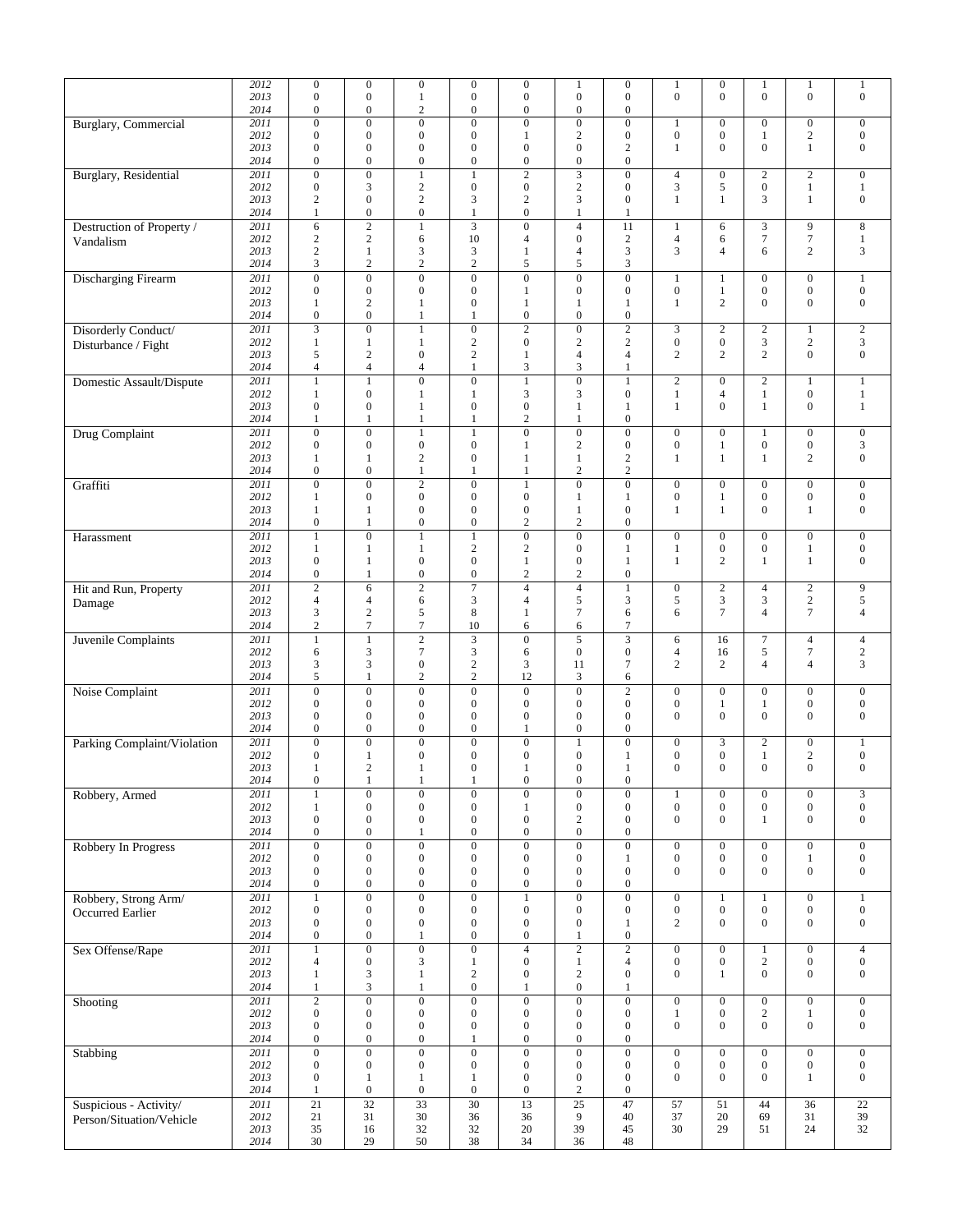| Tampering with a vehicle   | 2011 | $\Omega$     | $\Omega$     | $\Omega$       | 0              | 0                        | $\mathbf{0}$   |             | $\Omega$     | $\mathbf{0}$   | $\Omega$     | $\Omega$       |          |
|----------------------------|------|--------------|--------------|----------------|----------------|--------------------------|----------------|-------------|--------------|----------------|--------------|----------------|----------|
|                            | 2012 |              | 0            |                | $\sim$         |                          | $\sim$         |             |              | $\sim$         |              |                |          |
|                            | 2013 |              |              |                |                |                          | $\overline{0}$ |             | $\sim$       | $\sim$         | $\mathbf{0}$ |                |          |
|                            | 2014 |              | $\Omega$     |                |                | 0                        |                |             |              |                |              |                |          |
| Theft                      | 2011 | 12           | 10           | 11             | $\overline{ }$ | $\overline{\phantom{a}}$ | 11             | $\mathbf Q$ | 13           | $\overline{ }$ | 9            | 10             | 13       |
|                            | 2012 | $\mathbf Q$  | 6            |                | 12             | 15                       | 16             | 15          | 12           | 10             | 10           | 9              | 21       |
|                            | 2013 | 8            | 14           | 8              | 6              | 8                        | $\mathbf Q$    | 13          | 14           | 10             | 11           | 10             |          |
|                            | 2014 | 11           | 12           |                | 13             | 8                        | 14             | $\mathbf Q$ |              |                |              |                |          |
| Vehicle Theft              | 2011 | $\Omega$     | $\mathbf{0}$ | $\Omega$       |                |                          | $\mathbf{0}$   | $\Omega$    |              |                | $\theta$     | $\overline{0}$ | $\Omega$ |
|                            | 2012 | $\Omega$     | $\Omega$     | $\Omega$       | $\Omega$       |                          |                |             | $\Omega$     | $\Omega$       |              |                |          |
|                            | 2013 | $\Omega$     | $\Omega$     |                | $\Omega$       | $\Omega$                 | $\theta$       |             | $\theta$     |                | $\Omega$     |                |          |
|                            | 2014 | $\mathbf{0}$ | $\mathbf{0}$ | $\overline{0}$ | $\overline{0}$ | 0                        | $\mathbf{0}$   |             |              |                |              |                |          |
| Weapon Complaint/Violation | 2011 | $\Omega$     | $\Omega$     | $\Omega$       |                | $\Omega$                 | $\Omega$       | $\Omega$    | $\Omega$     | $\Omega$       | $\mathbf{0}$ |                | $\Omega$ |
|                            | 2012 | $\Omega$     | $\Omega$     | 0              | $\Omega$       | 0                        | $\Omega$       |             | $\Omega$     |                | $\Omega$     |                |          |
|                            | 2013 |              |              |                | $\theta$       |                          | $\Omega$       |             | $\mathbf{0}$ | $\overline{0}$ | $\mathbf{0}$ |                |          |
|                            | 2014 | $\Omega$     | $\Omega$     | $\Omega$       | $\Omega$       | 0                        | $\mathbf{0}$   |             |              |                |              |                |          |

| <b>ARRESTS</b>                     |              | Jan                                  | Feb                                  | Mar                              | Apr                                | May                                  | June                                    | July                                 | Aug                                | <b>Sept</b>                        | Oct                                  | <b>Nov</b>                           | <b>Dec</b>                           |
|------------------------------------|--------------|--------------------------------------|--------------------------------------|----------------------------------|------------------------------------|--------------------------------------|-----------------------------------------|--------------------------------------|------------------------------------|------------------------------------|--------------------------------------|--------------------------------------|--------------------------------------|
| Accident, PD/PI                    | 2011         | $\mathbf{0}$                         | $\boldsymbol{0}$                     | $\boldsymbol{0}$                 | $\mathbf{0}$                       | $\boldsymbol{0}$                     | $\boldsymbol{0}$                        | $\mathbf{0}$                         | $\mathbf{0}$                       | $\mathbf{0}$                       | $\mathbf{0}$                         | $\mathbf{1}$                         | $\mathbf{0}$                         |
|                                    | 2012         | $\mathbf{1}$                         | $\boldsymbol{0}$                     | $\boldsymbol{0}$                 | 0                                  | $\overline{2}$                       | $\boldsymbol{0}$                        | 0                                    | $\mathbf{0}$                       | 0                                  | $\boldsymbol{0}$                     | $\boldsymbol{0}$                     | $\boldsymbol{0}$                     |
|                                    | 2013         | $\boldsymbol{0}$                     | $\boldsymbol{0}$                     | $\boldsymbol{0}$                 | $\mathbf{1}$                       | $\boldsymbol{0}$                     | $\boldsymbol{0}$                        | $\boldsymbol{0}$                     | $\mathbf{0}$                       | $\overline{0}$                     | $\mathbf{1}$                         | $\mathbf{1}$                         | $\boldsymbol{0}$                     |
|                                    | 2014         | $\boldsymbol{0}$                     | $\boldsymbol{0}$                     | $\boldsymbol{0}$                 | $\boldsymbol{0}$                   | 1                                    | $\boldsymbol{0}$                        | 0                                    |                                    |                                    |                                      |                                      |                                      |
| Assault                            | 2011         | $\overline{0}$                       | $\overline{0}$                       | $\overline{0}$                   | $\overline{0}$                     | $\mathbf{1}$                         | $\overline{0}$                          | $\mathbf{1}$                         | $\boldsymbol{0}$                   | $\boldsymbol{0}$                   | $\boldsymbol{0}$                     | $\overline{2}$                       | $\overline{0}$                       |
|                                    | 2012         | $\boldsymbol{0}$                     | $\boldsymbol{0}$                     | $\mathbf{1}$                     | 0                                  | $\boldsymbol{0}$                     | $\mathbf{1}$                            | $\boldsymbol{0}$                     | $\mathbf{0}$                       | 0                                  | $\mathbf{1}$                         | $\mathbf{1}$                         | $\boldsymbol{0}$                     |
|                                    | 2013         | $\mathbf{0}$                         | $\boldsymbol{0}$                     | $\boldsymbol{0}$                 | $\boldsymbol{0}$                   | $\boldsymbol{0}$                     | $\boldsymbol{0}$                        | $\boldsymbol{0}$                     | 1                                  | $\overline{0}$                     | $\overline{0}$                       | $\mathbf{1}$                         | $\boldsymbol{0}$                     |
|                                    | 2014         | $\mathbf{0}$                         | 0                                    | $\boldsymbol{0}$                 | 0                                  | $\boldsymbol{0}$                     | $\boldsymbol{0}$                        | 1                                    |                                    |                                    |                                      |                                      |                                      |
| <b>Burglary</b>                    | 2011         | $\overline{0}$                       | $\overline{0}$                       | $\overline{0}$                   | $\overline{0}$                     | $\mathbf{1}$                         | $\overline{0}$                          | $\boldsymbol{0}$                     | $\mathbf{1}$                       | $\mathbf{1}$                       | $\mathbf{1}$                         | $\boldsymbol{0}$                     | $\boldsymbol{0}$                     |
|                                    | 2012         | $\boldsymbol{0}$                     | $\boldsymbol{0}$                     | $\boldsymbol{0}$                 | $\overline{0}$                     | $\boldsymbol{0}$                     | $\mathbf{1}$                            | $\boldsymbol{0}$                     | $\boldsymbol{0}$                   | $\boldsymbol{0}$                   | $\boldsymbol{0}$                     | $\boldsymbol{0}$                     | $\boldsymbol{0}$                     |
|                                    | 2013         | $\boldsymbol{0}$                     | $\boldsymbol{0}$                     | 1                                | $\boldsymbol{0}$                   | $\boldsymbol{0}$                     | $\boldsymbol{0}$                        | 0                                    | $\mathbf{0}$                       | $\overline{0}$                     | $\mathbf{0}$                         | $\boldsymbol{0}$                     | $\boldsymbol{0}$                     |
|                                    | 2014         | $\mathbf{0}$                         | $\boldsymbol{0}$                     | $\mathbf{1}$                     | $\overline{0}$                     | $\boldsymbol{0}$                     | $\boldsymbol{0}$                        | $\mathbf{0}$                         |                                    |                                    |                                      |                                      |                                      |
| <b>Destruction of Property</b>     | 2011         | $\mathbf{0}$                         | $\mathbf{0}$                         | $\boldsymbol{0}$                 | $\overline{0}$                     | $\mathbf{0}$                         | $\mathbf{0}$                            | $\mathbf{0}$                         | $\boldsymbol{0}$                   | $\mathbf{1}$                       | $\boldsymbol{0}$                     | $\mathbf{1}$                         | $\boldsymbol{0}$                     |
|                                    | 2012         | $\boldsymbol{0}$<br>$\boldsymbol{0}$ | $\boldsymbol{0}$<br>$\boldsymbol{0}$ | $\mathbf{1}$<br>$\boldsymbol{0}$ | $\boldsymbol{0}$<br>0              | $\boldsymbol{0}$<br>$\boldsymbol{0}$ | $\boldsymbol{0}$<br>$\boldsymbol{0}$    | $\boldsymbol{0}$<br>$\boldsymbol{0}$ | $\boldsymbol{0}$<br>$\mathbf{0}$   | $\boldsymbol{0}$<br>$\overline{0}$ | $\mathbf{1}$<br>$\mathbf{0}$         | $\boldsymbol{0}$<br>$\boldsymbol{0}$ | $\boldsymbol{0}$<br>$\boldsymbol{0}$ |
|                                    | 2013<br>2014 | $\boldsymbol{0}$                     | 0                                    | $\boldsymbol{0}$                 | 0                                  | 0                                    | 0                                       | $\mathbf{0}$                         |                                    |                                    |                                      |                                      |                                      |
| Disorderly Conduct/                | 2011         | $\mathbf{0}$                         | $\overline{0}$                       | $\boldsymbol{0}$                 | $\overline{0}$                     | $\overline{2}$                       | $\boldsymbol{0}$                        | $\overline{2}$                       | $\boldsymbol{0}$                   | $\boldsymbol{0}$                   | $\mathbf{1}$                         | $\mathbf{1}$                         | $\mathbf{1}$                         |
|                                    | 2012         | $\mathbf{1}$                         | 1                                    | $\boldsymbol{0}$                 | 1                                  | $\mathbf{1}$                         | $\boldsymbol{0}$                        | 1                                    | $\boldsymbol{0}$                   | $\overline{0}$                     | $\boldsymbol{0}$                     | $\boldsymbol{0}$                     | $\boldsymbol{0}$                     |
| Disturbance / Fight                | 2013         | $\mathbf{2}$                         | $\mathbf{1}$                         | $\boldsymbol{0}$                 | $\boldsymbol{0}$                   | $\boldsymbol{0}$                     | $\mathbf{1}$                            | $\boldsymbol{0}$                     | $\mathbf{0}$                       | $\overline{0}$                     | 1                                    | $\boldsymbol{0}$                     | $\boldsymbol{0}$                     |
|                                    | 2014         | $\mathbf{2}$                         | 3                                    | $\mathbf{1}$                     | $\boldsymbol{0}$                   | $\mathbf{1}$                         | 3                                       | $\boldsymbol{0}$                     |                                    |                                    |                                      |                                      |                                      |
| Domestic Assault/Dispute           | 2011         | $\mathbf{1}$                         | $\overline{0}$                       | $\boldsymbol{0}$                 | $\mathbf{1}$                       | $\boldsymbol{0}$                     | $\overline{0}$                          | $\mathbf{1}$                         | $\boldsymbol{0}$                   | $\boldsymbol{0}$                   | $\mathbf{1}$                         | $\boldsymbol{0}$                     | $\boldsymbol{0}$                     |
|                                    | 2012         | $\mathbf{1}$                         | $\boldsymbol{0}$                     | 1                                | 1                                  | $\mathbf{1}$                         | 3                                       | $\boldsymbol{0}$                     | $\mathbf{1}$                       | $\sqrt{2}$                         | $\mathbf{1}$                         | $\boldsymbol{0}$                     | $\mathbf{1}$                         |
|                                    | 2013         | $\mathbf{0}$                         | $\boldsymbol{0}$                     | $\mathbf{1}$                     | $\boldsymbol{0}$                   | $\boldsymbol{0}$                     | $\mathbf{1}$                            | $\mathbf{1}$                         | $\mathbf{0}$                       | $\overline{0}$                     | $\mathbf{1}$                         | $\boldsymbol{0}$                     | $\mathbf{1}$                         |
|                                    | 2014         | $\mathbf{1}$                         | $\boldsymbol{0}$                     | $\mathbf{1}$                     | 1                                  | $\overline{c}$                       | $\mathbf{1}$                            | $\boldsymbol{0}$                     |                                    |                                    |                                      |                                      |                                      |
| <b>Drug Complaint</b>              | 2011         | $\mathbf{0}$                         | $\boldsymbol{0}$                     | $\boldsymbol{0}$                 | $\boldsymbol{0}$                   | $\boldsymbol{0}$                     | $\boldsymbol{0}$                        | $\boldsymbol{0}$                     | $\boldsymbol{0}$                   | $\boldsymbol{0}$                   | $\mathbf{1}$                         | $\boldsymbol{0}$                     | $\overline{0}$                       |
|                                    | 2012         | $\boldsymbol{0}$                     | $\boldsymbol{0}$                     | $\boldsymbol{0}$                 | $\boldsymbol{0}$                   | 1                                    | 0                                       | $\boldsymbol{0}$                     | $\boldsymbol{0}$                   | $\mathbf{1}$                       | $\boldsymbol{0}$                     | $\boldsymbol{0}$                     | $\sqrt{2}$                           |
|                                    | 2013         | $\boldsymbol{0}$                     | $\boldsymbol{0}$                     | $\boldsymbol{0}$                 | 0                                  | $\mathbf{1}$                         | $\boldsymbol{0}$                        | $\mathfrak{2}$                       | $\mathbf{1}$                       | $\mathbf{1}$                       | $\mathbf{1}$                         | $\boldsymbol{0}$                     | $\boldsymbol{0}$                     |
|                                    | 2014         | $\boldsymbol{0}$                     | $\boldsymbol{0}$                     | $\mathbf{1}$                     | 1                                  | $\boldsymbol{0}$                     | $\mathbf{1}$                            | $\boldsymbol{0}$                     |                                    |                                    |                                      |                                      |                                      |
| Hit and Run, Property              | 2011         | $\overline{0}$                       | $\overline{0}$                       | $\overline{0}$                   | $\overline{0}$                     | $\overline{0}$                       | $\overline{0}$                          | $\overline{0}$                       | $\boldsymbol{0}$                   | $\boldsymbol{0}$                   | $\mathbf{1}$                         | $\boldsymbol{0}$                     | $\boldsymbol{0}$                     |
| Damage                             | 2012         | $\boldsymbol{0}$                     | $\boldsymbol{0}$                     | $\boldsymbol{0}$                 | 0                                  | $\boldsymbol{0}$                     | $\boldsymbol{0}$                        | 0                                    | $\mathbf{0}$                       | $\boldsymbol{0}$                   | $\boldsymbol{0}$                     | $\boldsymbol{0}$                     | $\boldsymbol{0}$                     |
|                                    | 2013<br>2014 | $\mathbf{0}$                         | $\overline{0}$                       | $\boldsymbol{0}$                 | $\overline{0}$<br>$\boldsymbol{0}$ | $\overline{0}$                       | $\boldsymbol{0}$                        | $\mathbf{0}$                         | $\mathbf{0}$                       | $\overline{0}$                     | $\overline{0}$                       | $\mathbf{1}$                         | $\boldsymbol{0}$                     |
|                                    | 2011         | $\boldsymbol{0}$<br>$\overline{0}$   | $\boldsymbol{0}$<br>$\overline{0}$   | $\mathbf{1}$<br>$\overline{0}$   |                                    | $\boldsymbol{0}$                     | $\boldsymbol{0}$                        | $\boldsymbol{0}$                     |                                    |                                    |                                      |                                      |                                      |
| Misc. (attempt to locate,          | 2012         | $\sqrt{2}$                           | $\mathbf{2}$                         | $\mathbf{1}$                     | $\mathbf{1}$<br>0                  | $\mathbf{1}$<br>$\mathbf{1}$         | $\overline{\mathbf{3}}$<br>$\mathbf{2}$ | $\boldsymbol{0}$<br>0                | $\mathfrak{Z}$<br>$\boldsymbol{0}$ | 3<br>$\mathbf{1}$                  | $\boldsymbol{0}$<br>$\boldsymbol{0}$ | $\overline{2}$<br>$\sqrt{2}$         | $\boldsymbol{0}$<br>$\mathbf{1}$     |
| harassment, trespassing, juvenile, | 2013         | $\overline{4}$                       | $\mathbf{1}$                         | $\mathbf{1}$                     | 4                                  | $\mathbf{1}$                         | $\sqrt{2}$                              | $\mathbf{0}$                         | $\mathbf{1}$                       | 1                                  | $\mathbf{0}$                         | $\mathbf{1}$                         | $\boldsymbol{0}$                     |
| welfare check, etc)                | 2014         | $\mathbf{1}$                         | 3                                    | 3                                | $\mathbf{1}$                       | 3                                    | $\overline{c}$                          | 1                                    |                                    |                                    |                                      |                                      |                                      |
| Robbery                            | 2011         | $\overline{0}$                       | $\overline{0}$                       | $\overline{0}$                   | 1                                  | $\overline{0}$                       | $\overline{0}$                          | $\overline{0}$                       | $\boldsymbol{0}$                   | 1                                  | $\mathbf{0}$                         | $\boldsymbol{0}$                     | $\mathbf{1}$                         |
|                                    | 2012         | $\mathbf{0}$                         | $\boldsymbol{0}$                     | $\boldsymbol{0}$                 | 0                                  | $\boldsymbol{0}$                     | $\boldsymbol{0}$                        | $\boldsymbol{0}$                     | $\mathbf{0}$                       | $\boldsymbol{0}$                   | $\boldsymbol{0}$                     | $\boldsymbol{0}$                     | $\boldsymbol{0}$                     |
|                                    | 2013         | $\overline{0}$                       | $\overline{0}$                       | $\boldsymbol{0}$                 | $\overline{0}$                     | $\overline{0}$                       | $\boldsymbol{0}$                        | $\mathbf{0}$                         | $\overline{0}$                     | $\overline{0}$                     | $\overline{0}$                       | $\overline{0}$                       | $\boldsymbol{0}$                     |
|                                    | 2014         | $\boldsymbol{0}$                     | $\boldsymbol{0}$                     | $\mathbf{0}$                     | 0                                  | $\boldsymbol{0}$                     | $\boldsymbol{0}$                        | $\boldsymbol{0}$                     |                                    |                                    |                                      |                                      |                                      |
| Shooting                           | 2011         | $\boldsymbol{0}$                     | $\boldsymbol{0}$                     | $\boldsymbol{0}$                 | $\boldsymbol{0}$                   | $\boldsymbol{0}$                     | $\boldsymbol{0}$                        | $\boldsymbol{0}$                     | $\boldsymbol{0}$                   | $\boldsymbol{0}$                   | $\boldsymbol{0}$                     | $\boldsymbol{0}$                     | $\boldsymbol{0}$                     |
|                                    | 2012         | $\mathbf{0}$                         | $\boldsymbol{0}$                     | $\mathbf{0}$                     | $\overline{0}$                     | $\mathbf{0}$                         | $\boldsymbol{0}$                        | 0                                    | $\boldsymbol{0}$                   | $\boldsymbol{0}$                   | $\boldsymbol{0}$                     | $\boldsymbol{0}$                     | $\boldsymbol{0}$                     |
|                                    | 2013         | $\mathbf{0}$                         | $\boldsymbol{0}$                     | $\boldsymbol{0}$                 | $\boldsymbol{0}$                   | $\boldsymbol{0}$                     | $\boldsymbol{0}$                        | $\mathbf{0}$                         | $\mathbf{0}$                       | $\overline{0}$                     | $\mathbf{0}$                         | $\mathbf{0}$                         | $\boldsymbol{0}$                     |
|                                    | 2014         | $\mathbf{0}$                         | $\overline{0}$                       | $\mathbf{0}$                     | $\mathbf{1}$                       | $\mathbf{0}$                         | $\overline{0}$                          | 0                                    |                                    |                                    |                                      |                                      |                                      |
| Stabbing                           | 2011         | $\boldsymbol{0}$                     | $\boldsymbol{0}$                     | $\boldsymbol{0}$                 | $\overline{0}$                     | $\boldsymbol{0}$                     | $\boldsymbol{0}$                        | $\boldsymbol{0}$                     | $\boldsymbol{0}$                   | $\boldsymbol{0}$                   | $\boldsymbol{0}$                     | $\boldsymbol{0}$                     | $\boldsymbol{0}$                     |
|                                    | 2012         | $\mathbf{0}$                         | $\boldsymbol{0}$                     | $\boldsymbol{0}$                 | $\boldsymbol{0}$                   | $\boldsymbol{0}$                     | $\boldsymbol{0}$                        | $\boldsymbol{0}$                     | $\boldsymbol{0}$                   | $\boldsymbol{0}$                   | $\boldsymbol{0}$                     | $\boldsymbol{0}$                     | $\boldsymbol{0}$                     |
|                                    | 2013<br>2014 | $\mathbf{0}$<br>$\boldsymbol{0}$     | 0<br>$\boldsymbol{0}$                | $\boldsymbol{0}$<br>$\mathbf{0}$ | 0<br>0                             | $\boldsymbol{0}$<br>$\boldsymbol{0}$ | 0<br>$\mathbf{1}$                       | 0<br>$\boldsymbol{0}$                | $\mathbf{0}$                       | $\overline{0}$                     | $\mathbf{0}$                         | $\boldsymbol{0}$                     | $\boldsymbol{0}$                     |
|                                    | 2011         | $\sqrt{2}$                           | $\mathbf{1}$                         | $\boldsymbol{0}$                 | $\overline{c}$                     | $\boldsymbol{0}$                     | $\overline{0}$                          | $\boldsymbol{0}$                     | $\boldsymbol{0}$                   | $\boldsymbol{0}$                   | $\boldsymbol{0}$                     |                                      |                                      |
| Selective Enforcement              | 2012         | $\boldsymbol{0}$                     | $\boldsymbol{0}$                     | $\boldsymbol{0}$                 | 0                                  | $\mathbf{0}$                         | $\boldsymbol{0}$                        | 0                                    | $\mathbf{0}$                       | 0                                  | $\boldsymbol{0}$                     | $\boldsymbol{0}$<br>$\boldsymbol{0}$ | $\boldsymbol{0}$<br>$\boldsymbol{0}$ |
|                                    | 2013         | $\mathbf{0}$                         | 0                                    | $\mathbf{0}$                     | 0                                  | $\mathbf{0}$                         | 0                                       | $\boldsymbol{0}$                     | $\mathbf{0}$                       | $\overline{0}$                     | $\mathbf{0}$                         | $\boldsymbol{0}$                     | $\boldsymbol{0}$                     |
|                                    | 2014         | $\mathbf{0}$                         | $\overline{0}$                       | $\mathbf{0}$                     | $\overline{0}$                     | $\overline{0}$                       | $\overline{0}$                          | $\overline{0}$                       |                                    |                                    |                                      |                                      |                                      |
| Г<br>Suspicious                    | 2011         | $\,1$                                | T.                                   | $\boldsymbol{0}$                 | $\overline{0}$                     | $\boldsymbol{0}$                     | $\boldsymbol{0}$                        | $\mathbf{1}$                         | $\mathbf{1}$                       | $\overline{c}$                     | $\overline{\mathcal{L}}$             | $\boldsymbol{0}$                     | 1                                    |
| Person/Situation/Vehicle           | 2012         | $\boldsymbol{0}$                     | $\mathbf{1}$                         | $\boldsymbol{0}$                 | $\mathbf{1}$                       | $\boldsymbol{0}$                     | $\mathbf{2}$                            | $\boldsymbol{0}$                     | $\mathbf{1}$                       | $\boldsymbol{0}$                   | $\mathfrak{Z}$                       | $\boldsymbol{0}$                     | $\sqrt{2}$                           |
|                                    | 2013         | $\mathbf{1}$                         | $\boldsymbol{0}$                     | $\mathbf{1}$                     | $\boldsymbol{0}$                   | $\mathbf{0}$                         | $\mathbf{1}$                            | 3                                    | $\mathbf{1}$                       | $\mathbf{1}$                       | $\overline{2}$                       | $\boldsymbol{0}$                     | $\overline{c}$                       |
|                                    | 2014         | $\overline{c}$                       | $\sqrt{2}$                           | $\overline{c}$                   | $\mathbf{1}$                       | $\boldsymbol{0}$                     | 1                                       | $\mathbf{1}$                         |                                    |                                    |                                      |                                      |                                      |
| Theft                              | 2011         | 6                                    | 9                                    | $\overline{4}$                   | $\overline{7}$                     | $\overline{0}$                       | $\boldsymbol{0}$                        | $\,1$                                | $\overline{3}$                     | $\overline{0}$                     | $\boldsymbol{0}$                     | $\boldsymbol{0}$                     | $\overline{c}$                       |
|                                    | 2012         | $\boldsymbol{0}$                     | $\boldsymbol{0}$                     | $\boldsymbol{0}$                 | $\boldsymbol{0}$                   | $\mathbf{1}$                         | $\overline{c}$                          | $\boldsymbol{0}$                     | $\mathbf{1}$                       | $\boldsymbol{0}$                   | $\boldsymbol{0}$                     | $\boldsymbol{0}$                     | 3                                    |
|                                    | 2013         | $\sqrt{2}$                           | $\mathbf{1}$                         | $\boldsymbol{0}$                 | $\mathbf{1}$                       | $\mathbf{1}$                         | $\boldsymbol{0}$                        | $\boldsymbol{0}$                     | $\mathbf{0}$                       | $\boldsymbol{0}$                   | $\mathbf{1}$                         | $\sqrt{2}$                           | $\boldsymbol{0}$                     |
|                                    | 2014         | $\boldsymbol{0}$                     | $\mathbf{1}$                         | $\mathbf{1}$                     | 3                                  | $\sqrt{2}$                           | $\boldsymbol{0}$                        | 1                                    |                                    |                                    |                                      |                                      |                                      |
| Traffic                            | 2011         | $\overline{0}$                       | $\overline{0}$                       | $\boldsymbol{0}$                 | $\overline{0}$                     | $\overline{3}$                       | $\overline{2}$                          | $\overline{4}$                       | 6                                  | $\mathbf{1}$                       | 6                                    | $\overline{5}$                       | $\overline{5}$                       |
|                                    | 2012         | $\mathbf{1}$                         | 3                                    | $\mathbf{1}$                     | $\mathbf{1}$                       | 6                                    | $\mathfrak{Z}$                          | $\mathfrak{Z}$                       | $\overline{4}$                     | 6                                  | 6                                    | $\sqrt{3}$                           | $\mathfrak{Z}$                       |
|                                    | 2013         | $\overline{4}$                       | $\overline{c}$                       | 4                                | $\sqrt{2}$                         | 6                                    | $\mathfrak{Z}$                          | $\mathbf{1}$                         | $\overline{c}$                     | $\overline{4}$                     | 5                                    | $\sqrt{3}$                           | 12                                   |
|                                    | 2014         | $\,8\,$                              | 9                                    | $\,8\,$                          | 1                                  | 6                                    | 10                                      | 6                                    |                                    |                                    |                                      |                                      |                                      |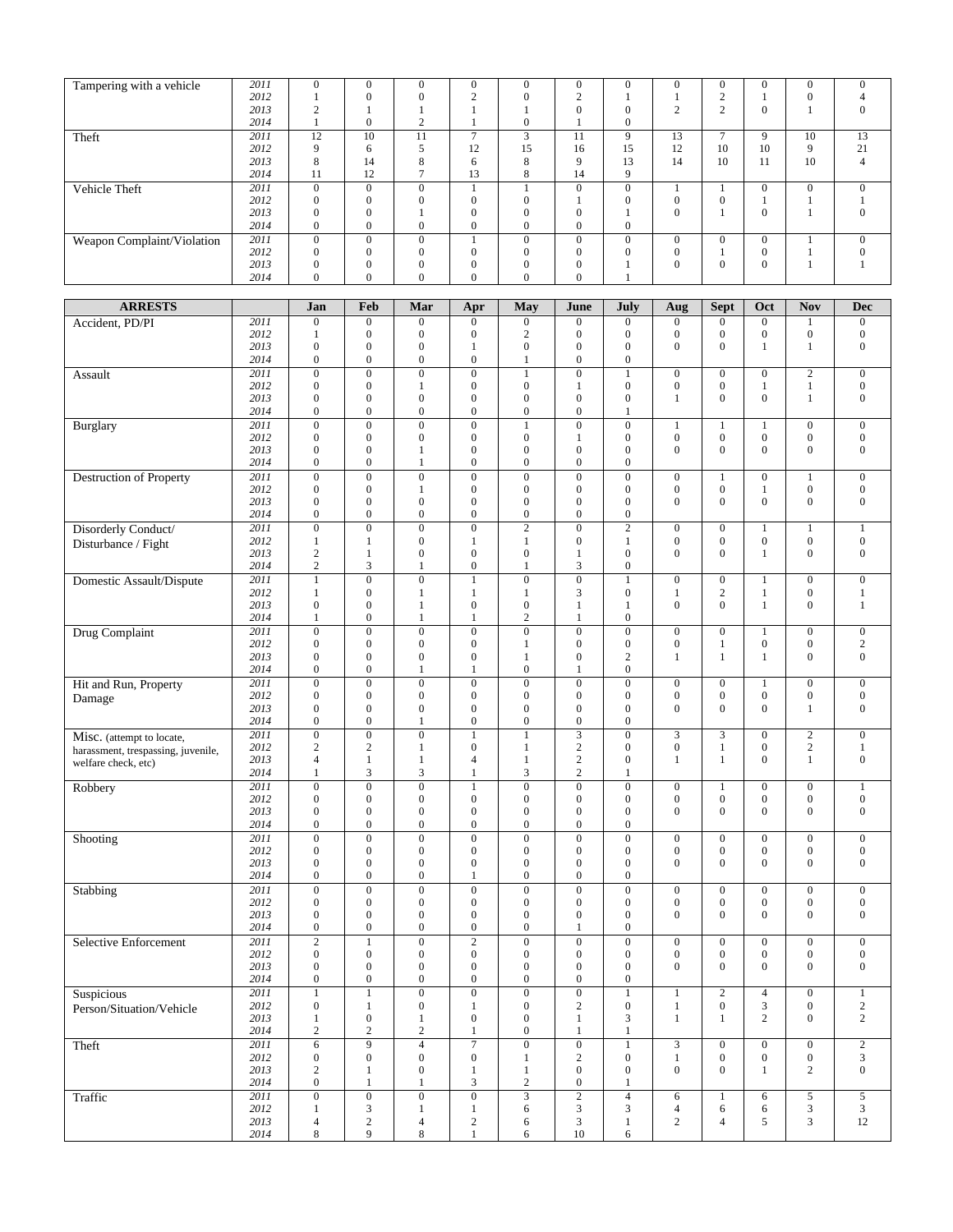| Trespassing       | 2011 |    | 0        |    |          |         |                         |    |        | $\theta$ |    | 0        |    |
|-------------------|------|----|----------|----|----------|---------|-------------------------|----|--------|----------|----|----------|----|
|                   | 2012 |    |          |    | $\Omega$ |         | O                       |    |        |          |    |          |    |
|                   | 2013 |    |          |    |          |         | $\Omega$                |    | $\sim$ | $\sim$   |    | 0        |    |
|                   | 2014 |    |          |    |          |         |                         |    |        |          |    |          |    |
| Weapons Violation | 2011 |    | $\Omega$ | Ò  | $\Omega$ |         | $\Omega$                |    |        | $\Omega$ |    | $\Omega$ |    |
|                   | 2012 |    | 0        |    |          |         |                         |    |        | $\Omega$ |    |          |    |
|                   | 2013 |    |          |    |          |         |                         |    |        | $\Omega$ |    | 0        |    |
|                   | 2014 |    | $\Omega$ |    | $\Omega$ |         | $\Omega$                |    |        |          |    |          |    |
| <b>TOTAL</b>      | 2011 | 10 | 11       |    | 12       | 10      | 6                       | 10 | 14     | $\bf{Q}$ | 16 | 12       | 11 |
|                   | 2012 | h  | $\Omega$ |    |          | 15      | 14                      |    | −      | 11       | 13 | п        | 12 |
|                   | 2013 | 13 |          |    |          | $\bf o$ | $\epsilon$<br>$\bullet$ |    | 8      | $\bf{Q}$ | 13 | $\bf{Q}$ | 15 |
|                   | 2014 | 14 | 19       | 22 | 11       | 15      | 23                      | 14 |        |          |    |          |    |

## **FPD STATISTICS - NAC 9**

| <b>CALL TYPE</b>                 |                           | Jan                          | Feb                                | Mar                                  | Apr                                | <b>May</b>                         | June                                 | <b>July</b>                      | Aug                  | <b>Sept</b>           | Oct                   | <b>Nov</b>           | <b>Dec</b>                     |
|----------------------------------|---------------------------|------------------------------|------------------------------------|--------------------------------------|------------------------------------|------------------------------------|--------------------------------------|----------------------------------|----------------------|-----------------------|-----------------------|----------------------|--------------------------------|
| <b>Calls For Service</b>         | 2011                      | 258                          | 263                                | 316                                  | 356                                | 230                                | 288                                  | 368                              | 382                  | 378                   | 348                   | 300                  | 326                            |
|                                  | 2012                      | 266                          | 333                                | 363                                  | 347                                | 425                                | 372                                  | 392                              | 363                  | 332                   | 406                   | 318                  | 344                            |
|                                  | 2013                      | 296                          | 316                                | 344                                  | 343                                | 382                                | 363                                  | 396                              | 381                  | 359                   | 402                   | 382                  | 367                            |
|                                  | 2014                      | 367                          | 314                                | 379                                  | 388                                | 493                                | 402                                  | 509                              |                      |                       |                       |                      |                                |
| Patrol Checks (proactive)        | 2011                      | 28                           | 22                                 | 23                                   | 35                                 | 16                                 | 16                                   | 19                               | 22                   | 32                    | 34                    | 24                   | 23                             |
|                                  | 2012                      | 19                           | 28                                 | 32                                   | 40                                 | 56                                 | 44                                   | 62                               | 48                   | 53                    | 36                    | 36                   | 36                             |
|                                  | 2013<br>2014              | 29<br>40                     | 41<br>34                           | 24<br>39                             | 31<br>56                           | 45<br>68                           | 25<br>74                             | 38<br>69                         | 36                   | 41                    | 51                    | 50                   | 32                             |
| <b>Traffic Stops (proactive)</b> | 2011                      | 66                           | $\overline{75}$                    | 89                                   | 79                                 | 49                                 | 71                                   | 97                               | 85                   | 113                   | 84                    | 74                   | 97                             |
|                                  | 2012                      | 65                           | 95                                 | 106                                  | 83                                 | 85                                 | 57                                   | 56                               | 76                   | 74                    | 119                   | 96                   | 111                            |
|                                  | 2013                      | 101                          | 103                                | 108                                  | 82                                 | 98                                 | 56                                   | 69                               | 90                   | 70                    | 95                    | 98                   | 79                             |
|                                  | 2014                      | 73                           | 68                                 | 93                                   | 94                                 | 120                                | 46                                   | 135                              |                      |                       |                       |                      |                                |
| <b>Calls Minus Above</b>         | 2011                      | 164                          | 166                                | 204                                  | 242                                | 165                                | 201                                  | 252                              | 275                  | 233                   | 230                   | 202                  | 206                            |
| (proactive)                      | 2012                      | 182                          | 210                                | 225                                  | 224                                | 284                                | 271                                  | 274                              | 239                  | 205                   | 251                   | 186                  | 197                            |
|                                  | 2013                      | 166                          | 172                                | 212                                  | 230                                | 239                                | 282                                  | 289                              | 255                  | 248                   | 256                   | 234                  | 256                            |
|                                  | 2014<br>2011              | 254<br>5                     | 212<br>5                           | 247<br>$\tau$                        | 238<br>8                           | 305<br>5                           | 282<br>$\boldsymbol{7}$              | 305                              | 9                    |                       | $\,8\,$               | 7                    | $\overline{7}$                 |
| <b>Average Calls Per Day</b>     | 2012                      | 6                            | $\tau$                             | $\tau$                               | $\overline{7}$                     | 9                                  | 8                                    | 8<br>8                           | 8                    | 8<br>$\overline{7}$   | 8                     | 6                    | 6                              |
|                                  | 2013                      | 5                            | 5                                  | 6                                    | $\overline{7}$                     | 8                                  | 9                                    | 9                                | 8                    | 8                     | 8                     | 8                    | 8                              |
|                                  | 2014                      | 8                            | $\tau$                             | 8                                    | 8                                  | 10                                 | 9                                    | 10                               |                      |                       |                       |                      |                                |
| 911                              | 2011                      | 19                           | 18                                 | $\overline{24}$                      | $\overline{26}$                    | $\overline{24}$                    | $\overline{20}$                      | 28                               | 32                   | 20                    | 31                    | 28                   | 27                             |
|                                  | 2012                      | 25                           | 35                                 | 33                                   | 25                                 | 43                                 | 31                                   | 30                               | 31                   | 36                    | 32                    | 17                   | 30                             |
|                                  | 2013                      | 16                           | 14                                 | 22                                   | 40                                 | 27                                 | 52                                   | 41                               | 28                   | 30                    | 24                    | 27                   | 31                             |
|                                  | 2014                      | 12                           | 16                                 | 18                                   | 26                                 | 31                                 | 31                                   | 18                               |                      |                       |                       |                      |                                |
| Misc. (funerals, Noise, etc.)    | 2011                      | 24                           | 29                                 | 36                                   | 42                                 | 18                                 | 22                                   | 38                               | 39                   | 37                    | 29                    | 22                   | 26                             |
|                                  | 2012<br>2013              | 14<br>10                     | 21<br>11                           | 19<br>19                             | 17<br>25                           | 20<br>31                           | 16                                   | 17                               | 10<br>26             | 13<br>28              | 14<br>17              | 10<br>16             | 17<br>11                       |
|                                  | 2014                      | 17                           | 19                                 | 22                                   | 19                                 | 19                                 | 21<br>22                             | 28<br>28                         |                      |                       |                       |                      |                                |
| Accident, Personal Injury        | 2011                      | $\overline{\mathbf{3}}$      | $\mathbf{1}$                       | $\mathbf{0}$                         | $\overline{2}$                     | $\overline{4}$                     | $\overline{4}$                       | $\mathbf{1}$                     | $\mathbf{1}$         | $\mathbf{1}$          | $\mathbf{1}$          | $\overline{2}$       | $\mathbf{0}$                   |
|                                  | 2012                      | $\boldsymbol{0}$             | $\boldsymbol{0}$                   | $\mathbf{1}$                         | $\boldsymbol{0}$                   | $\mathbf{1}$                       | $\mathbf{2}$                         | $\mathbf{2}$                     | $\boldsymbol{0}$     | $\boldsymbol{0}$      | $\mathbf{1}$          | 1                    | $\boldsymbol{0}$               |
|                                  | 2013                      | $\overline{c}$               | $\boldsymbol{0}$                   | $\overline{0}$                       | $\mathbf{1}$                       | $\mathbf{1}$                       | 3                                    | $\overline{c}$                   | $\mathbf{0}$         | 3                     | $\mathbf{1}$          | $\mathbf{0}$         | $\mathbf{0}$                   |
|                                  | 2014                      | 6                            | $\mathbf{1}$                       | $\boldsymbol{0}$                     | $\sqrt{2}$                         | $\sqrt{2}$                         | 1                                    | $\mathbf{1}$                     |                      |                       |                       |                      |                                |
| Accident, Property Damage        | 2011                      | $\mathfrak{Z}$               | $\overline{4}$                     | 3                                    | $\overline{4}$                     | $\,1$                              | $\overline{4}$                       | 3                                | $\overline{4}$       | 3                     | $\overline{4}$        | 3                    | $\,8\,$                        |
|                                  | 2012                      | $\boldsymbol{0}$             | 5                                  | 8                                    | 3                                  | 7                                  | 7                                    | 5                                | $\tau$               | $\tau$                | 10                    | 8                    | 6                              |
|                                  | 2013                      | $\,$ 8 $\,$                  | $\mathbf{1}$                       | $\overline{7}$                       | 6                                  | 5                                  | 5                                    | $\overline{4}$                   | 3                    | 6                     | 12                    | 8                    | 10                             |
|                                  | 2014                      | 4                            | $\mathfrak{Z}$                     | $\overline{4}$                       | 4                                  | $\boldsymbol{7}$                   | $\overline{4}$                       | 10                               |                      |                       |                       |                      |                                |
| Accident, Vehicle                | 2011<br>2012              | $\overline{7}$<br>15         | $\overline{8}$<br>9                | $\overline{7}$<br>15                 | 13<br>12                           | $\overline{8}$<br>21               | $\overline{9}$<br>16                 | $\overline{7}$<br>13             | $\overline{7}$<br>16 | $\overline{9}$<br>9   | 12<br>18              | $\overline{9}$<br>16 | $\overline{10}$<br>11          |
|                                  | 2013                      | 13                           | 12                                 | 13                                   | 12                                 | 9                                  | 16                                   | 11                               | 10                   | 17                    | 20                    | 13                   | 16                             |
|                                  | 2014                      | 15                           | 11                                 | 15                                   | 13                                 | 19                                 | 9                                    | 17                               |                      |                       |                       |                      |                                |
| <b>Alcohol Complaint</b>         | 2011                      | $\overline{0}$               | $\overline{0}$                     | $\mathbf{1}$                         | $\overline{0}$                     | $\boldsymbol{0}$                   | $\overline{0}$                       | $\boldsymbol{0}$                 | $\boldsymbol{0}$     | $\overline{0}$        | $\boldsymbol{0}$      | $\overline{0}$       | $\mathbf{0}$                   |
|                                  | 2012                      | $\boldsymbol{0}$             | $\boldsymbol{0}$                   | $\boldsymbol{0}$                     | $\boldsymbol{0}$                   | $\boldsymbol{0}$                   | 1                                    | $\boldsymbol{0}$                 | $\boldsymbol{0}$     | $\boldsymbol{0}$      | $\boldsymbol{0}$      | $\boldsymbol{0}$     | $\boldsymbol{0}$               |
|                                  | 2013                      | $\boldsymbol{0}$             | $\boldsymbol{0}$                   | $\overline{0}$                       | $\boldsymbol{0}$                   | $\boldsymbol{0}$                   | $\overline{0}$                       | $\boldsymbol{0}$                 | $\mathbf{1}$         | $\theta$              | $\overline{0}$        | 0                    | $\mathbf{0}$                   |
|                                  | 2014                      | $\boldsymbol{0}$             | $\boldsymbol{0}$                   | $\boldsymbol{0}$                     | $\boldsymbol{0}$                   | 1                                  | $\boldsymbol{0}$                     | $\boldsymbol{0}$                 |                      |                       |                       |                      |                                |
| Assault                          | 2011                      | $\overline{0}$               | $\overline{0}$                     | $\mathbf{1}$                         | 1                                  | $\mathbf{1}$                       | $\overline{2}$                       | $\overline{2}$                   | $\boldsymbol{0}$     | $\overline{c}$        | $\mathbf{1}$          | $\mathbf{1}$         | $\mathbf{1}$                   |
|                                  | 2012<br>2013              | 3<br>1                       | $\overline{4}$<br>$\mathfrak{Z}$   | $\sqrt{2}$<br>$\mathbf{2}$           | $\boldsymbol{0}$<br>3              | $\mathbf{1}$<br>$\overline{4}$     | $\boldsymbol{0}$<br>$\boldsymbol{2}$ | 3<br>6                           | $\sqrt{2}$<br>3      | 4<br>1                | $\boldsymbol{0}$<br>4 | 3<br>$\mathbf{0}$    | $\overline{4}$<br>$\mathbf{1}$ |
|                                  | 2014                      | $\mathbf{1}$                 | $\overline{c}$                     | $\mathbf{0}$                         | $\mathbf{2}$                       | $\mathbf{2}$                       | 3                                    | $\mathbf{2}$                     |                      |                       |                       |                      |                                |
| Burglary, B&E In Progress        | 2011                      | $\boldsymbol{0}$             | $\boldsymbol{0}$                   | $\mathbf{0}$                         | $\overline{0}$                     | $\boldsymbol{0}$                   | $\mathbf{0}$                         | $\boldsymbol{0}$                 | $\mathbf{0}$         | $\overline{0}$        | $\boldsymbol{0}$      | $\mathbf{0}$         | $\mathbf{0}$                   |
|                                  | 2012                      | $\boldsymbol{0}$             | $\boldsymbol{0}$                   | $\mathbf{0}$                         | $\boldsymbol{0}$                   | $\boldsymbol{0}$                   | 1                                    | $\mathbf{0}$                     | $\boldsymbol{0}$     | $\mathbf{0}$          | $\boldsymbol{0}$      | $\boldsymbol{0}$     | $\boldsymbol{0}$               |
|                                  | 2013                      | $\boldsymbol{0}$             | $\boldsymbol{0}$                   | $\boldsymbol{0}$                     | $\overline{c}$                     | $\boldsymbol{0}$                   | $\boldsymbol{0}$                     | $\boldsymbol{0}$                 | $\mathbf{0}$         | $\mathbf{0}$          | $\mathbf{0}$          | 0                    | $\mathbf{1}$                   |
|                                  | 2014                      | $\boldsymbol{0}$             | $\boldsymbol{0}$                   | $\mathbf{0}$                         | $\boldsymbol{0}$                   | $\boldsymbol{0}$                   | $\mathbf{0}$                         | $\boldsymbol{0}$                 |                      |                       |                       |                      |                                |
| Burglary, Commercial             | <i>2011</i>               | 1                            | $\bf{0}$                           | $\theta$                             | $\mathbf{0}$                       | $\mathbf{0}$                       | $\theta$                             | $\mathbf{0}$                     | $\mathbf{z}$         | $\boldsymbol{\theta}$ | $\theta$              | 1                    | $\theta$                       |
|                                  | 2012                      | $\boldsymbol{0}$             | $\boldsymbol{0}$                   | $\boldsymbol{0}$                     | $\boldsymbol{0}$                   | $\,2$                              | $\boldsymbol{0}$                     | $\boldsymbol{0}$                 | $\boldsymbol{0}$     | $\boldsymbol{0}$      | $\boldsymbol{0}$      | $\boldsymbol{0}$     | $\boldsymbol{0}$               |
|                                  | 2013                      | $\mathbf{1}$                 | $\boldsymbol{0}$                   | $\boldsymbol{0}$                     | $\boldsymbol{0}$                   | $\boldsymbol{0}$                   | $\boldsymbol{0}$<br>$\boldsymbol{0}$ | $\boldsymbol{0}$                 | 2                    | $\mathbf{1}$          | $\boldsymbol{0}$      | $\boldsymbol{0}$     | $\boldsymbol{0}$               |
| Burglary, Residential            | 2014<br>$\overline{2011}$ | $\sqrt{2}$<br>$\overline{0}$ | $\boldsymbol{0}$<br>$\overline{0}$ | $\boldsymbol{0}$<br>$\boldsymbol{0}$ | $\boldsymbol{0}$<br>$\overline{0}$ | $\boldsymbol{0}$<br>$\overline{0}$ | $\mathbf{1}$                         | $\boldsymbol{2}$<br>$\mathbf{1}$ | $\mathbf{1}$         | $\mathbf{1}$          | $\overline{2}$        | $\boldsymbol{0}$     | $\boldsymbol{0}$               |
|                                  | 2012                      | $\boldsymbol{0}$             | $\boldsymbol{0}$                   | $\sqrt{2}$                           | $\boldsymbol{0}$                   | $\boldsymbol{0}$                   | $\boldsymbol{0}$                     | $\boldsymbol{0}$                 | $\boldsymbol{0}$     | $\mathbf{1}$          | $\mathbf{1}$          | $\boldsymbol{0}$     | $\boldsymbol{0}$               |
|                                  | 2013                      | $\mathbf{1}$                 | $\mathbf{1}$                       | $\boldsymbol{0}$                     | 3                                  | 3                                  | $\sqrt{2}$                           | $\boldsymbol{0}$                 | $\mathbf{1}$         | $\mathbf{1}$          | $\boldsymbol{0}$      | 0                    | $\mathbf{1}$                   |
|                                  | 2014                      | $\boldsymbol{0}$             | $\sqrt{2}$                         | $\boldsymbol{0}$                     | $\boldsymbol{0}$                   | $\boldsymbol{0}$                   | 3                                    | $\mathbf{1}$                     |                      |                       |                       |                      |                                |
| <b>Destruction of Property</b>   | 2011                      | $\overline{0}$               | $\overline{4}$                     | $\overline{0}$                       | $\overline{4}$                     | $\overline{2}$                     | $\overline{4}$                       | $\overline{5}$                   | $\sqrt{5}$           | 6                     | $\overline{\bf 8}$    | 3                    | $\sqrt{6}$                     |
|                                  | 2012                      | 3                            | $\overline{4}$                     | 1                                    | 6                                  | $\overline{c}$                     | $\boldsymbol{0}$                     | $\overline{4}$                   | 5                    | 3                     | $\mathbf{1}$          | $\boldsymbol{0}$     | $\mathbf{0}$                   |
|                                  | 2013                      | $\mathbf{1}$                 | $\sqrt{2}$                         | $\mathbf{1}$                         | 3                                  | $\mathbf{1}$                       | $\boldsymbol{2}$                     | 3                                | $\overline{c}$       | 5                     | $\mathbf{1}$          | $\overline{c}$       | $\boldsymbol{0}$               |
|                                  | 2014                      | $\mathfrak{Z}$               | $\mathbf{1}$                       | $\sqrt{2}$                           | $\mathbf{1}$                       | $\boldsymbol{0}$                   | 6                                    | $\sqrt{2}$                       |                      |                       |                       |                      |                                |
| <b>Discharging Firearm</b>       | 2011                      | $\overline{0}$               | $\overline{0}$                     | $\overline{0}$                       | $\overline{0}$                     | $\overline{0}$                     | $\overline{0}$                       | $\overline{0}$                   | $\overline{0}$       | $\overline{0}$        | $\overline{0}$        | $\overline{0}$       | $\overline{0}$                 |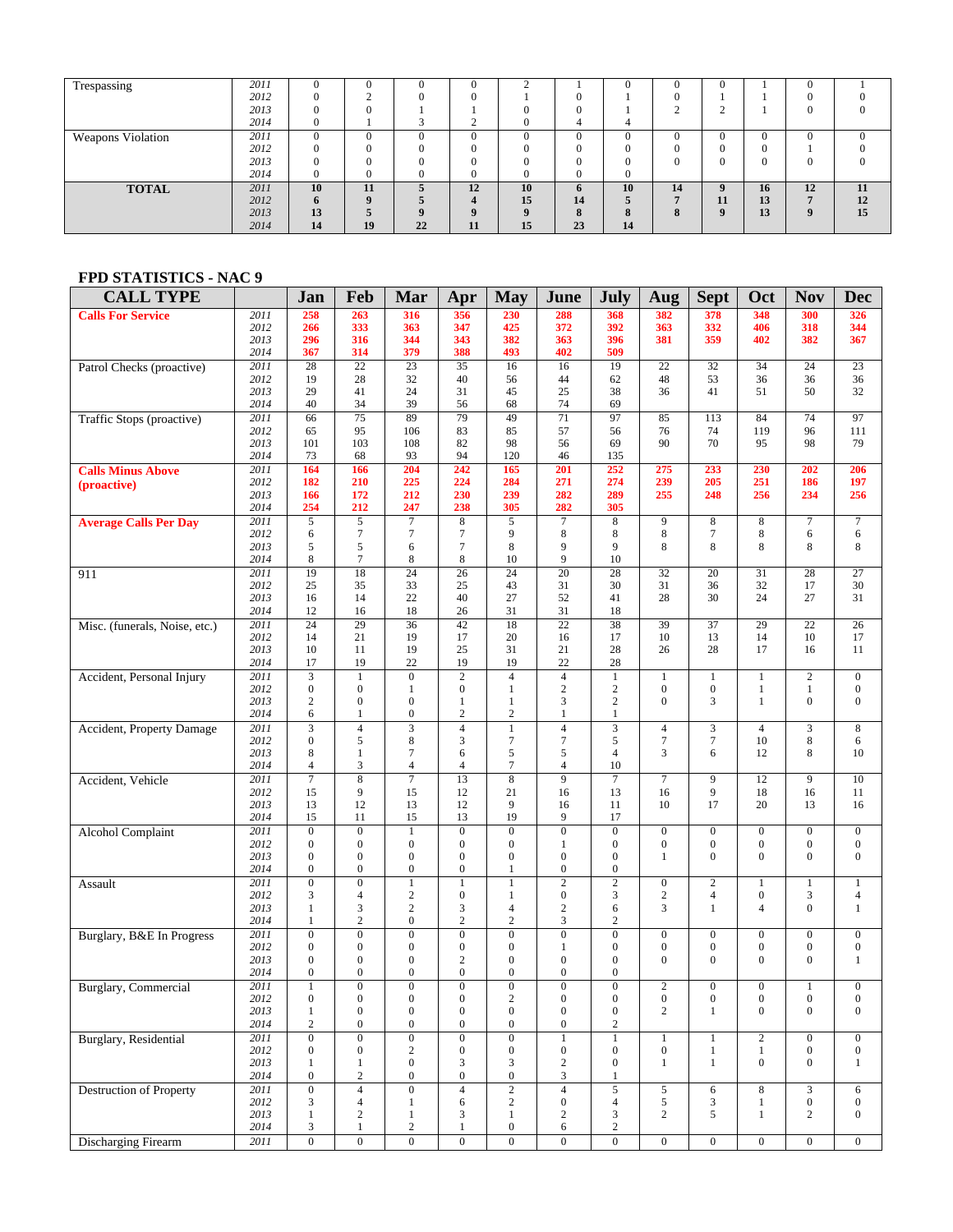|                             | 2012<br>2013<br>2014 | $\boldsymbol{0}$<br>$\boldsymbol{0}$<br>$\boldsymbol{0}$ | $\boldsymbol{0}$<br>$\boldsymbol{0}$<br>$\boldsymbol{0}$ | $\boldsymbol{0}$<br>$\boldsymbol{0}$<br>$\boldsymbol{0}$ | $\boldsymbol{0}$<br>$\boldsymbol{0}$<br>$\boldsymbol{0}$ | $\boldsymbol{0}$<br>1<br>$\boldsymbol{0}$ | $\boldsymbol{0}$<br>$\boldsymbol{0}$<br>$\boldsymbol{0}$ | $\boldsymbol{0}$<br>$\boldsymbol{0}$<br>$\boldsymbol{0}$ | $\boldsymbol{0}$<br>$\overline{0}$   | $\boldsymbol{0}$<br>$\overline{c}$   | $\boldsymbol{0}$<br>$\mathbf{0}$     | $\boldsymbol{0}$<br>$\boldsymbol{0}$ | $\boldsymbol{0}$<br>$\boldsymbol{0}$ |
|-----------------------------|----------------------|----------------------------------------------------------|----------------------------------------------------------|----------------------------------------------------------|----------------------------------------------------------|-------------------------------------------|----------------------------------------------------------|----------------------------------------------------------|--------------------------------------|--------------------------------------|--------------------------------------|--------------------------------------|--------------------------------------|
| Disorderly Conduct /        | 2011                 | $\overline{2}$                                           | $\mathbf{1}$                                             | $\overline{0}$                                           | $\overline{0}$                                           | $\mathbf{1}$                              | $\overline{0}$                                           | $\overline{2}$                                           | $\overline{2}$                       | $\boldsymbol{0}$                     | $\overline{2}$                       | 1                                    | $\mathbf{1}$                         |
| Fights/Disturbance          | 2012                 | $\mathbf{1}$                                             | $\sqrt{2}$                                               | $\boldsymbol{0}$                                         | 3                                                        | $\boldsymbol{0}$                          | $\mathbf{2}$                                             | $\mathbf{1}$                                             | $\boldsymbol{0}$                     | $\sqrt{2}$                           | $\,1$                                | $\boldsymbol{0}$                     | $\mathbf{1}$                         |
|                             | 2013<br>2014         | $\overline{c}$<br>$\mathbf{1}$                           | $\boldsymbol{0}$<br>$\sqrt{2}$                           | $\overline{c}$<br>1                                      | $\boldsymbol{0}$<br>$\sqrt{2}$                           | $\mathbf{1}$<br>$\boldsymbol{0}$          | $\overline{c}$<br>$\boldsymbol{2}$                       | $\sqrt{2}$<br>1                                          | 3                                    | $\overline{0}$                       | $\mathbf{1}$                         | $\mathbf{1}$                         | $\boldsymbol{0}$                     |
| Domestic Assault/Dispute    | 2011                 | $\overline{0}$                                           | $\mathbf{1}$                                             | $\boldsymbol{0}$                                         | $\overline{0}$                                           | $\mathbf{1}$                              | $\mathbf{1}$                                             | $\mathbf{1}$                                             | $\mathbf{1}$                         | $\boldsymbol{0}$                     | $\mathbf{2}$                         | $\boldsymbol{0}$                     | $\boldsymbol{0}$                     |
|                             | 2012                 | $\mathbf{1}$                                             | $\boldsymbol{0}$                                         | $\boldsymbol{0}$                                         | $\boldsymbol{0}$                                         | $\mathbf{1}$                              | $\boldsymbol{0}$                                         | $\boldsymbol{0}$                                         | $\boldsymbol{0}$                     | $\mathbf{1}$                         | $\mathbf{1}$                         | $\boldsymbol{0}$                     | $\boldsymbol{0}$                     |
|                             | 2013                 | $\mathbf{1}$                                             | $\boldsymbol{0}$                                         | $\boldsymbol{0}$                                         | 1                                                        | $\boldsymbol{0}$                          | $\boldsymbol{0}$                                         | $\mathbf{0}$                                             | $\boldsymbol{0}$                     | $\mathbf{1}$                         | $\boldsymbol{0}$                     | $\boldsymbol{0}$                     | $\mathbf{1}$                         |
| Drug Complaint              | 2014<br>2011         | $\boldsymbol{0}$<br>$\mathbf{1}$                         | 1<br>$\mathbf{1}$                                        | $\boldsymbol{0}$<br>$\overline{0}$                       | $\boldsymbol{0}$<br>$\overline{0}$                       | $\mathbf{1}$<br>$\overline{0}$            | $\boldsymbol{0}$<br>$\mathbf{1}$                         | 1<br>$\mathbf{1}$                                        | $\mathbf{0}$                         | $\boldsymbol{0}$                     | $\mathbf{0}$                         | $\mathbf{0}$                         | $\boldsymbol{0}$                     |
|                             | 2012                 | $\boldsymbol{0}$                                         | $\boldsymbol{0}$                                         | $\boldsymbol{0}$                                         | $\overline{0}$                                           | 3                                         | $\boldsymbol{0}$                                         | $\mathbf{1}$                                             | $\mathbf{1}$                         | $\mathbf{1}$                         | $\,1$                                | 1                                    | $\,1$                                |
|                             | 2013                 | $\boldsymbol{0}$                                         | $\boldsymbol{0}$                                         | $\boldsymbol{0}$                                         | $\boldsymbol{0}$                                         | $\mathbf{1}$                              | $\boldsymbol{0}$                                         | $\boldsymbol{0}$                                         | $\boldsymbol{0}$                     | 3                                    | $\boldsymbol{0}$                     | $\boldsymbol{0}$                     | $\boldsymbol{0}$                     |
|                             | 2014<br>2011         | $\boldsymbol{0}$<br>$\boldsymbol{0}$                     |                                                          | $\boldsymbol{0}$<br>$\overline{0}$                       | $\boldsymbol{0}$<br>$\boldsymbol{0}$                     | $\boldsymbol{0}$<br>$\mathbf{1}$          | 1<br>$\boldsymbol{0}$                                    | $\boldsymbol{0}$<br>$\boldsymbol{0}$                     | $\boldsymbol{0}$                     | $\boldsymbol{0}$                     |                                      | $\overline{0}$                       | $\boldsymbol{0}$                     |
| Graffiti                    | 2012                 | $\boldsymbol{0}$                                         | $\mathbf{1}$<br>$\boldsymbol{0}$                         | $\boldsymbol{0}$                                         | 5                                                        | 6                                         | $\boldsymbol{0}$                                         | $\boldsymbol{0}$                                         | $1\,$                                | $\boldsymbol{0}$                     | $\mathbf{1}$<br>$\boldsymbol{0}$     | $\boldsymbol{0}$                     | $\mathbf{1}$                         |
|                             | 2013                 | $\boldsymbol{0}$                                         | $\boldsymbol{0}$                                         | $\boldsymbol{0}$                                         | $\boldsymbol{0}$                                         | $\boldsymbol{0}$                          | $\mathbf{0}$                                             | $\boldsymbol{0}$                                         | $\boldsymbol{0}$                     | $\boldsymbol{0}$                     | $\boldsymbol{0}$                     | 1                                    | $\boldsymbol{0}$                     |
|                             | 2014                 | $\mathbf{1}$                                             | $\boldsymbol{0}$                                         | $\mathbf{1}$                                             | 3                                                        | $\boldsymbol{0}$                          | $\boldsymbol{0}$                                         | $\mathbf{1}$                                             |                                      |                                      |                                      |                                      |                                      |
| Hit and Run, Property       | 2011<br>2012         | $\overline{\mathbf{3}}$<br>3                             | $\sqrt{5}$<br>$\mathfrak 3$                              | $\boldsymbol{0}$<br>5                                    | $\mathbf{1}$<br>3                                        | $\mathfrak{2}$<br>1                       | 3<br>3                                                   | $\overline{c}$<br>$\boldsymbol{2}$                       | $\overline{c}$<br>3                  | $\mathbf{1}$<br>$\boldsymbol{0}$     | $\overline{4}$<br>4                  | 3<br>$\overline{4}$                  | 3<br>$\mathbf{1}$                    |
| Damage/PI                   | 2013                 | $\mathbf{1}$                                             | $\overline{4}$                                           | 3                                                        | $\overline{c}$                                           | $\boldsymbol{0}$                          | 1                                                        | $\boldsymbol{2}$                                         | 3                                    | $\mathbf{2}$                         | $\overline{c}$                       | 3                                    | $\overline{4}$                       |
|                             | 2014                 | $\mathbf{1}$                                             | $\overline{4}$                                           | 5                                                        | $\overline{4}$                                           | 5                                         | $\boldsymbol{0}$                                         | $\overline{c}$                                           |                                      |                                      |                                      |                                      |                                      |
| Juvenile Complaint          | 2011<br>2012         | $\mathbf{1}$<br>$\mathbf{1}$                             | $\overline{8}$<br>$\mathfrak{Z}$                         | $\overline{4}$<br>6                                      | $\overline{\mathbf{3}}$<br>5                             | $\overline{\mathbf{3}}$<br>$\overline{4}$ | 6<br>$\boldsymbol{2}$                                    | 7<br>3                                                   | $\tau$<br>8                          | $\overline{4}$<br>$\tau$             | $\sqrt{2}$<br>$\sqrt{2}$             | 3<br>$\boldsymbol{0}$                | 3<br>$\boldsymbol{0}$                |
|                             | 2013                 | $\boldsymbol{0}$                                         | $\boldsymbol{0}$                                         | $\mathbf{1}$                                             | 3                                                        | 3                                         | $\mathbf{1}$                                             | 3                                                        | $\mathbf{1}$                         | $\overline{0}$                       | $\mathbf{1}$                         | $\boldsymbol{0}$                     | $\boldsymbol{0}$                     |
|                             | 2014                 | $\mathbf{1}$                                             | $\overline{c}$                                           | 1                                                        | 5                                                        | $\mathbf{1}$                              | $\mathbf{2}$                                             | 3                                                        |                                      |                                      |                                      |                                      |                                      |
| Noise Complaint             | 2011                 | $\boldsymbol{0}$                                         | $\boldsymbol{0}$                                         | $\overline{0}$                                           | $\mathbf{0}$                                             | $\boldsymbol{0}$                          | $\boldsymbol{0}$                                         | $\overline{0}$                                           | $\boldsymbol{0}$                     | $\boldsymbol{0}$                     | $\boldsymbol{0}$                     | $\boldsymbol{0}$                     | $\boldsymbol{0}$                     |
|                             | 2012<br>2013         | 1<br>$\boldsymbol{0}$                                    | $\boldsymbol{0}$<br>$\boldsymbol{0}$                     | $\mathbf{0}$<br>$\overline{0}$                           | $\boldsymbol{0}$<br>$\boldsymbol{0}$                     | $\boldsymbol{0}$<br>$\boldsymbol{0}$      | $\mathbf{0}$<br>$\boldsymbol{0}$                         | $\boldsymbol{0}$<br>$\boldsymbol{0}$                     | $\boldsymbol{0}$<br>$\boldsymbol{0}$ | $\boldsymbol{0}$<br>$\overline{0}$   | $\boldsymbol{0}$<br>$\mathbf{0}$     | $\boldsymbol{0}$<br>$\boldsymbol{0}$ | $\boldsymbol{0}$<br>$\boldsymbol{0}$ |
|                             | 2014                 | $\boldsymbol{0}$                                         | $\boldsymbol{0}$                                         | $\boldsymbol{0}$                                         | 1                                                        | $\boldsymbol{0}$                          | $\overline{0}$                                           | $\boldsymbol{0}$                                         |                                      |                                      |                                      |                                      |                                      |
| Parking Complaint/Violation | 2011                 | $\overline{0}$                                           | $\mathbf{1}$                                             | $\overline{0}$                                           | $\mathbf{1}$                                             | $\overline{0}$                            | $\overline{0}$                                           | $\overline{0}$                                           | $\mathbf{0}$                         | $\boldsymbol{0}$                     | $\mathbf{0}$                         | $\overline{0}$                       | $\mathbf{0}$                         |
|                             | 2012<br>2013         | $\overline{c}$<br>$\boldsymbol{0}$                       | $\boldsymbol{0}$<br>$\mathbf{1}$                         | $\overline{c}$<br>1                                      | 3<br>$\boldsymbol{0}$                                    | $\mathbf{1}$<br>$\mathbf{1}$              | $\boldsymbol{0}$<br>1                                    | $\mathbf{2}$<br>$\mathbf{1}$                             | $\mathbf{1}$<br>$\boldsymbol{0}$     | $\boldsymbol{0}$<br>$\mathbf{0}$     | $\boldsymbol{0}$<br>$\mathbf{0}$     | $\mathbf{0}$<br>$\mathbf{1}$         | $\mathbf{1}$<br>$\boldsymbol{0}$     |
|                             | 2014                 | $\boldsymbol{0}$                                         | $\mathbf{1}$                                             | $\boldsymbol{0}$                                         | $\boldsymbol{0}$                                         | $\boldsymbol{0}$                          | 1                                                        | $\boldsymbol{0}$                                         |                                      |                                      |                                      |                                      |                                      |
| Robbery, Armed              | 2011                 | $\mathbf{1}$                                             | $\overline{0}$                                           | $\boldsymbol{0}$                                         | $\boldsymbol{0}$                                         | $\overline{0}$                            | $\boldsymbol{0}$                                         | $\overline{0}$                                           | $\boldsymbol{0}$                     | $\boldsymbol{0}$                     | $\boldsymbol{0}$                     | $\boldsymbol{0}$                     | $\boldsymbol{0}$                     |
|                             | 2012                 | $\boldsymbol{0}$                                         | $\mathbf{1}$                                             | $\boldsymbol{0}$                                         | $\boldsymbol{0}$                                         | $\mathbf{1}$                              | $\boldsymbol{0}$                                         | $\boldsymbol{0}$                                         | $\boldsymbol{0}$                     | $\boldsymbol{0}$                     | $\boldsymbol{0}$                     | $\boldsymbol{0}$                     | $\mathbf{1}$                         |
|                             | 2013<br>2014         | $\mathbf{0}$<br>$\boldsymbol{0}$                         | $\mathbf{0}$<br>$\boldsymbol{0}$                         | $\overline{0}$<br>$\boldsymbol{0}$                       | $\boldsymbol{0}$<br>$\boldsymbol{0}$                     | $\boldsymbol{0}$<br>$\boldsymbol{0}$      | $\overline{0}$<br>$\boldsymbol{0}$                       | $\overline{0}$<br>$\boldsymbol{0}$                       | $\mathbf{1}$                         | $\overline{0}$                       | $\mathbf{0}$                         | $\mathbf{0}$                         | $\boldsymbol{0}$                     |
| Robbery, Occurred Earlier   | 2011                 | $\overline{0}$                                           | $\overline{0}$                                           | $\boldsymbol{0}$                                         | $\overline{0}$                                           | $\overline{0}$                            | $\boldsymbol{0}$                                         | $\overline{0}$                                           | $\mathbf{0}$                         | $\boldsymbol{0}$                     | $\mathbf{0}$                         | $\mathbf{0}$                         | $\boldsymbol{0}$                     |
|                             | 2012                 | $\boldsymbol{0}$                                         | $\boldsymbol{0}$                                         | $\boldsymbol{0}$                                         | $\boldsymbol{0}$                                         | $\boldsymbol{0}$                          | 1                                                        | $\boldsymbol{0}$                                         | $\boldsymbol{0}$                     | $\boldsymbol{0}$                     | $\boldsymbol{0}$                     | $\boldsymbol{0}$                     | $\boldsymbol{0}$                     |
|                             | 2013<br>2014         | $\mathbf{1}$<br>$\boldsymbol{0}$                         | $\mathbf{0}$<br>$\boldsymbol{0}$                         | $\mathbf{0}$<br>$\mathbf{1}$                             | $\overline{0}$<br>$\boldsymbol{0}$                       | $\boldsymbol{0}$<br>$\boldsymbol{0}$      | $\mathbf{0}$<br>$\boldsymbol{0}$                         | 1<br>$\mathbf{1}$                                        | $\overline{0}$                       | $\overline{0}$                       | $\mathbf{0}$                         | $\mathbf{0}$                         | $\boldsymbol{0}$                     |
| Robbery in Progress         | 2011                 | $\boldsymbol{0}$                                         | $\boldsymbol{0}$                                         | $\boldsymbol{0}$                                         | $\boldsymbol{0}$                                         | $\boldsymbol{0}$                          | $\boldsymbol{0}$                                         | $\boldsymbol{0}$                                         | $\boldsymbol{0}$                     | $\boldsymbol{0}$                     | $\boldsymbol{0}$                     | $\boldsymbol{0}$                     | $\boldsymbol{0}$                     |
|                             | 2012                 | $\boldsymbol{0}$                                         | $\mathbf{1}$                                             | $\boldsymbol{0}$                                         | 1                                                        | $\boldsymbol{0}$                          | $\boldsymbol{0}$                                         | 1                                                        | $\mathbf{1}$                         | 1                                    | $\boldsymbol{0}$                     | $\boldsymbol{0}$                     | $\boldsymbol{0}$                     |
|                             | 2013<br>2014         | $\boldsymbol{0}$<br>$\boldsymbol{0}$                     | $\boldsymbol{0}$<br>$\mathbf{0}$                         | $\boldsymbol{0}$<br>$\boldsymbol{0}$                     | $\boldsymbol{0}$<br>$\mathbf{0}$                         | $\boldsymbol{0}$<br>$\boldsymbol{0}$      | $\mathbf{0}$<br>$\mathbf{1}$                             | $\mathbf{1}$<br>$\boldsymbol{0}$                         | $\boldsymbol{0}$                     | $\mathbf{1}$                         | $\mathbf{0}$                         | $\mathbf{0}$                         | $\mathbf{0}$                         |
| Robbery, Strong Arm         | 2011                 | $\overline{0}$                                           | $\boldsymbol{0}$                                         | $\boldsymbol{0}$                                         | $\overline{0}$                                           | $\overline{0}$                            | $\mathbf{1}$                                             | $\overline{0}$                                           | $\boldsymbol{0}$                     | $\boldsymbol{0}$                     | $\boldsymbol{0}$                     | $\overline{0}$                       | $\boldsymbol{0}$                     |
|                             | 2012                 | $\boldsymbol{0}$                                         | $\boldsymbol{0}$                                         | $\boldsymbol{0}$                                         | $\boldsymbol{0}$                                         | $\boldsymbol{0}$                          | $\boldsymbol{0}$                                         | $\boldsymbol{0}$                                         | $\boldsymbol{0}$                     | $\boldsymbol{0}$                     | $\boldsymbol{0}$                     | $\boldsymbol{0}$                     | $\boldsymbol{0}$                     |
|                             | 2013                 | $\boldsymbol{0}$                                         | $\boldsymbol{0}$                                         | $\boldsymbol{0}$                                         | $\boldsymbol{0}$<br>$\overline{0}$                       | $\boldsymbol{0}$                          | $\mathbf{0}$                                             | $\boldsymbol{0}$                                         | $\boldsymbol{0}$                     | $\mathbf{0}$                         | $\boldsymbol{0}$                     | $\boldsymbol{0}$                     | $\boldsymbol{0}$                     |
| Sex Offense/Rape            | 2014<br>2011         | $\boldsymbol{0}$<br>$\boldsymbol{0}$                     | $\boldsymbol{0}$<br>$\boldsymbol{0}$                     | $\boldsymbol{0}$<br>$\boldsymbol{0}$                     | $\boldsymbol{0}$                                         | $\boldsymbol{0}$<br>$\boldsymbol{0}$      | $\boldsymbol{0}$<br>$\boldsymbol{0}$                     | $\boldsymbol{0}$<br>$\boldsymbol{0}$                     | $\boldsymbol{0}$                     | $\boldsymbol{0}$                     | $\boldsymbol{0}$                     | $\boldsymbol{0}$                     | $\boldsymbol{0}$                     |
|                             | 2012                 | 1                                                        | $\boldsymbol{0}$                                         | 1                                                        | $\boldsymbol{0}$                                         | $\boldsymbol{0}$                          | $\boldsymbol{0}$                                         | $\boldsymbol{0}$                                         | $\boldsymbol{0}$                     | $\boldsymbol{0}$                     | $\boldsymbol{0}$                     | $\boldsymbol{0}$                     | 1                                    |
|                             | 2013                 | $\mathbf{0}$                                             | $\mathbf{0}$                                             | $\overline{0}$                                           | $\mathbf{0}$                                             | 1                                         | $\overline{0}$                                           | $\overline{0}$                                           | $\overline{0}$                       | $\overline{0}$                       | $\overline{0}$                       | $\mathbf{0}$                         | $\mathbf{1}$                         |
|                             | 2014<br>2011         | 1<br>$\overline{0}$                                      | $\boldsymbol{0}$<br>$\overline{0}$                       | $\boldsymbol{0}$<br>$\overline{0}$                       | $\boldsymbol{0}$<br>$\overline{0}$                       | $\boldsymbol{0}$<br>$\overline{0}$        | $\boldsymbol{0}$<br>$\overline{0}$                       | $\boldsymbol{0}$<br>$\overline{0}$                       | $\boldsymbol{0}$                     | $\boldsymbol{0}$                     | $\boldsymbol{0}$                     | $\mathbf{0}$                         | $\boldsymbol{0}$                     |
| Shooting                    | 2012                 | $\boldsymbol{0}$                                         | $\boldsymbol{0}$                                         | $\boldsymbol{0}$                                         | $\boldsymbol{0}$                                         | $\boldsymbol{0}$                          | $\boldsymbol{0}$                                         | $\boldsymbol{0}$                                         | $\overline{0}$                       | $\boldsymbol{0}$                     | $\boldsymbol{0}$                     | $\boldsymbol{0}$                     | $\boldsymbol{0}$                     |
|                             | 2013                 | $\boldsymbol{0}$                                         | $\boldsymbol{0}$                                         | $\boldsymbol{0}$                                         | $\boldsymbol{0}$                                         | $\boldsymbol{0}$                          | $\boldsymbol{0}$                                         | $\boldsymbol{0}$                                         | $\boldsymbol{0}$                     | $\boldsymbol{0}$                     | $\overline{0}$                       | $\mathbf{0}$                         | $\overline{0}$                       |
| Suspicious Activity/        | 2014<br>2011         | $\boldsymbol{0}$<br>$\overline{21}$                      | $\boldsymbol{0}$<br>12                                   | $\boldsymbol{0}$<br>16                                   | 39                                                       | $\boldsymbol{0}$<br>19                    | $\boldsymbol{0}$<br>32                                   | $\boldsymbol{0}$<br>24                                   | 37                                   | 32                                   | 37                                   | 26                                   | 31                                   |
| Person/Situation/Vehicle    | 2012                 | 28                                                       | 19                                                       | 25                                                       | 19                                                       | 30                                        | 36                                                       | 29                                                       | 30                                   | 14                                   | 23                                   | 24                                   | 20                                   |
|                             | 2013                 | 23                                                       | 10                                                       | 20                                                       | 34                                                       | 20                                        | 18                                                       | 26                                                       | 40                                   | 32                                   | 21                                   | 29                                   | 19                                   |
|                             | 2014<br>2011         | 26<br>$\overline{0}$                                     | 14<br>$\overline{0}$                                     | 23<br>$\overline{0}$                                     | 26<br>$\overline{0}$                                     | 39<br>$\overline{0}$                      | 28<br>$\overline{0}$                                     | 30<br>$\overline{0}$                                     | $\overline{0}$                       | $\overline{0}$                       | $\overline{0}$                       | $\overline{0}$                       | $\overline{0}$                       |
| Tampering with a vehicle    | 2012                 | $\mathbf{1}$                                             | $\mathbf{1}$                                             | $\boldsymbol{0}$                                         | $\boldsymbol{0}$                                         | $\boldsymbol{0}$                          | $\mathbf{1}$                                             | $\boldsymbol{0}$                                         | $\mathbf{1}$                         | $\boldsymbol{0}$                     | $\boldsymbol{0}$                     | $\boldsymbol{0}$                     | $\mathbf{0}$                         |
|                             | 2013                 | $\mathbf{1}$                                             | $\boldsymbol{0}$                                         | 1                                                        | 1                                                        | $\mathbf{1}$                              | $\boldsymbol{0}$                                         | $\boldsymbol{0}$                                         | $\mathbf{1}$                         | $\mathbf{1}$                         | 5                                    | $\overline{c}$                       | $\overline{c}$                       |
|                             | 2014                 | $\boldsymbol{0}$                                         | $\boldsymbol{0}$                                         | $\mathbf{1}$                                             | $\boldsymbol{0}$                                         | $\boldsymbol{0}$                          | $\mathbf{1}$                                             | $\boldsymbol{0}$                                         |                                      |                                      |                                      |                                      |                                      |
| Theft                       | 2011<br>2012         | $\overline{\mathbf{3}}$<br>5                             | $\overline{5}$<br>5                                      | $\overline{9}$<br>6                                      | $\overline{9}$<br>$\overline{4}$                         | $\overline{4}$<br>10                      | $\overline{7}$<br>8                                      | $\overline{6}$<br>10                                     | 10<br>9                              | $\overline{\bf 8}$<br>5              | 6<br>$\overline{4}$                  | $\overline{7}$<br>$\mathbf{1}$       | 14<br>$\overline{4}$                 |
|                             | 2013                 | 6                                                        | $\boldsymbol{0}$                                         | 9                                                        | 3                                                        | 8                                         | 9                                                        | 8                                                        | 13                                   | 11                                   | 4                                    | 8                                    | 6                                    |
|                             | 2014                 | 6                                                        | $\overline{4}$                                           | $\overline{c}$                                           | $\tau$                                                   | 3                                         | 5                                                        | 3                                                        |                                      |                                      |                                      |                                      |                                      |
| Vehicle Theft               | 2011<br>2012         | $\mathbf{1}$<br>$\boldsymbol{0}$                         | $\overline{0}$                                           | $\overline{2}$<br>$\boldsymbol{0}$                       | $\overline{2}$<br>$\boldsymbol{0}$                       | $\overline{0}$<br>$\boldsymbol{0}$        | $\overline{0}$                                           | $\mathbf{1}$                                             | $\mathbf{1}$<br>$\boldsymbol{0}$     | $\mathbf{1}$<br>$\boldsymbol{0}$     | $\boldsymbol{0}$<br>$\mathbf{0}$     | $\mathbf{0}$                         | $\overline{0}$<br>$\overline{0}$     |
|                             | 2013                 | $\boldsymbol{0}$                                         | $\mathbf{1}$<br>$\boldsymbol{0}$                         | $\boldsymbol{0}$                                         | $\boldsymbol{0}$                                         | $\boldsymbol{0}$                          | $\mathbf{1}$<br>$\boldsymbol{0}$                         | $\boldsymbol{0}$<br>$\mathbf{2}$                         | $\mathbf{1}$                         | $\mathbf{1}$                         | $\overline{0}$                       | $\mathbf{1}$<br>$\mathbf{0}$         | $\overline{0}$                       |
|                             | 2014                 | $\boldsymbol{0}$                                         | $\boldsymbol{0}$                                         | $\boldsymbol{0}$                                         | $\boldsymbol{0}$                                         | $\boldsymbol{0}$                          | $\boldsymbol{0}$                                         | $\boldsymbol{0}$                                         |                                      |                                      |                                      |                                      |                                      |
| Weapon                      | 2011                 | $\overline{0}$                                           | $\overline{0}$                                           | $\boldsymbol{0}$                                         | $\overline{0}$                                           | $\overline{0}$                            | $\boldsymbol{0}$                                         | $\overline{0}$                                           | $\mathbf{1}$                         | $\overline{0}$                       | $\boldsymbol{0}$                     | $\overline{0}$                       | $\overline{0}$                       |
| Complaint/Violation         | 2012<br>2013         | $\boldsymbol{0}$<br>$\boldsymbol{0}$                     | $\mathbf{1}$<br>$\boldsymbol{0}$                         | $\boldsymbol{0}$<br>$\boldsymbol{0}$                     | $\boldsymbol{0}$<br>$\boldsymbol{0}$                     | $\boldsymbol{0}$<br>$\boldsymbol{0}$      | $\boldsymbol{0}$<br>$\mathbf{1}$                         | $\boldsymbol{0}$<br>$\boldsymbol{0}$                     | $\mathbf{1}$<br>$\mathbf{1}$         | $\boldsymbol{0}$<br>$\boldsymbol{0}$ | $\boldsymbol{0}$<br>$\boldsymbol{0}$ | $\boldsymbol{0}$<br>$\boldsymbol{0}$ | $\mathbf{1}$<br>$\mathbf{0}$         |
|                             | 2014                 | $\boldsymbol{0}$                                         | $\boldsymbol{0}$                                         | $\boldsymbol{0}$                                         | $\overline{0}$                                           | $\boldsymbol{0}$                          | $\boldsymbol{0}$                                         | $\boldsymbol{0}$                                         |                                      |                                      |                                      |                                      |                                      |
|                             |                      |                                                          |                                                          |                                                          |                                                          |                                           |                                                          |                                                          |                                      |                                      |                                      |                                      |                                      |

| <b>ARRESTS</b> | Jan | Feb | Mar | Apr | <b>May</b> | June <sup>-</sup> | July | Aug | <b>Sept</b> | Oct | <b>Nov</b> | Dec |
|----------------|-----|-----|-----|-----|------------|-------------------|------|-----|-------------|-----|------------|-----|